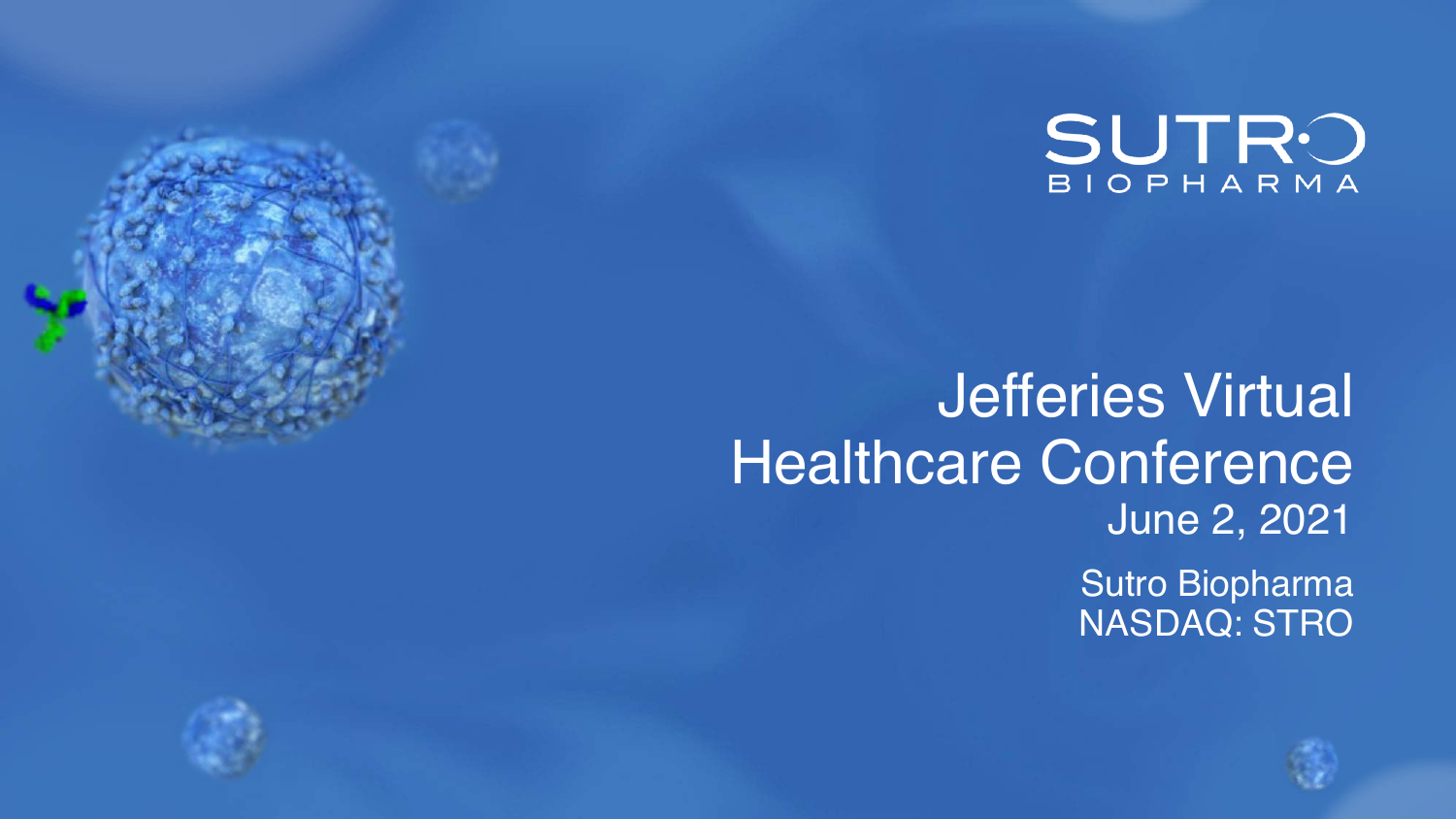This presentation and the accompanying oral presentation contain "forward-looking" statements that are based on our management's beliefs and assumptions and on information currently available to management. Forward-looking statements include all statements other than statements of historical fact contained in this presentation, including information concerning our future financial performance, business plans and objectives, current and future clinical activities, timing and success of our ongoing and planned clinical trials and related data, updates and results of our clinical trials and related data, timing and success of our planned development activities, our ability to obtain and maintain regulatory approval, the potential therapeutic benefits and economic value of our product candidates, potential growth opportunities, financing plans, competitive position, industry environment and potential market opportunities.

Forward-looking statements are subject to known and unknown risks, uncertainties, assumptions and other factors, including risks and uncertainties related to our cash forecasts, our and our collaborators' ability to advance our product candidates, the receipt and timing of potential regulatory submissions, designations, approvals and commercialization of product candidates, the timing and results of preclinical and clinical trials, and the expected impact of the COVID-19 pandemic on our operations. It is not possible for our management to predict all risks, nor can we assess the impact of all factors on our business or the extent to which any factor, or combination of factors, may cause actual results to differ materially from those contained in any forward-looking statements we may make. These factors, together with those that may be described in greater detail under the heading "Risk Factors" contained in our most recent Annual Report on Form 10-K, Quarterly Report on Form 10-Q and other reports the company files from time to time with the Securities and Exchange Commission, may cause our actual results, performance or achievements to differ materially and adversely from those anticipated or implied by our forward-looking statements.

You should not rely upon forward-looking statements as predictions of future events. Although our management believes that the expectations reflected in our forwardlooking statements are reasonable, we cannot guarantee that the future results, levels of activity, performance or events and circumstances described in the forwardlooking statements will be achieved or occur. Moreover, neither we nor our management assume responsibility for the accuracy and completeness of the forwardlooking statements. We undertake no obligation to publicly update any forward-looking statements for any reason after the date of this presentation to conform these statements to actual results or to changes in our expectations, except as required by law.

This presentation also contains estimates and other statistical data made by independent parties and by us relating to market size and growth and other data about our industry. This data involves a number of assumptions and limitations, and you are cautioned not to give undue weight to such estimates. In addition, projections, assumptions, and estimates of our future performance and the future performance of the markets in which we operate are necessarily subject to a high degree of uncertainty and risk.

This presentation shall not constitute an offer to sell or the solicitation of an offer to buy, nor shall there be any sale of these securities in any state or other jurisdiction in which such offer, solicitation or sale would be unlawful prior to registration or qualification under the securities laws of any such state or other jurisdiction.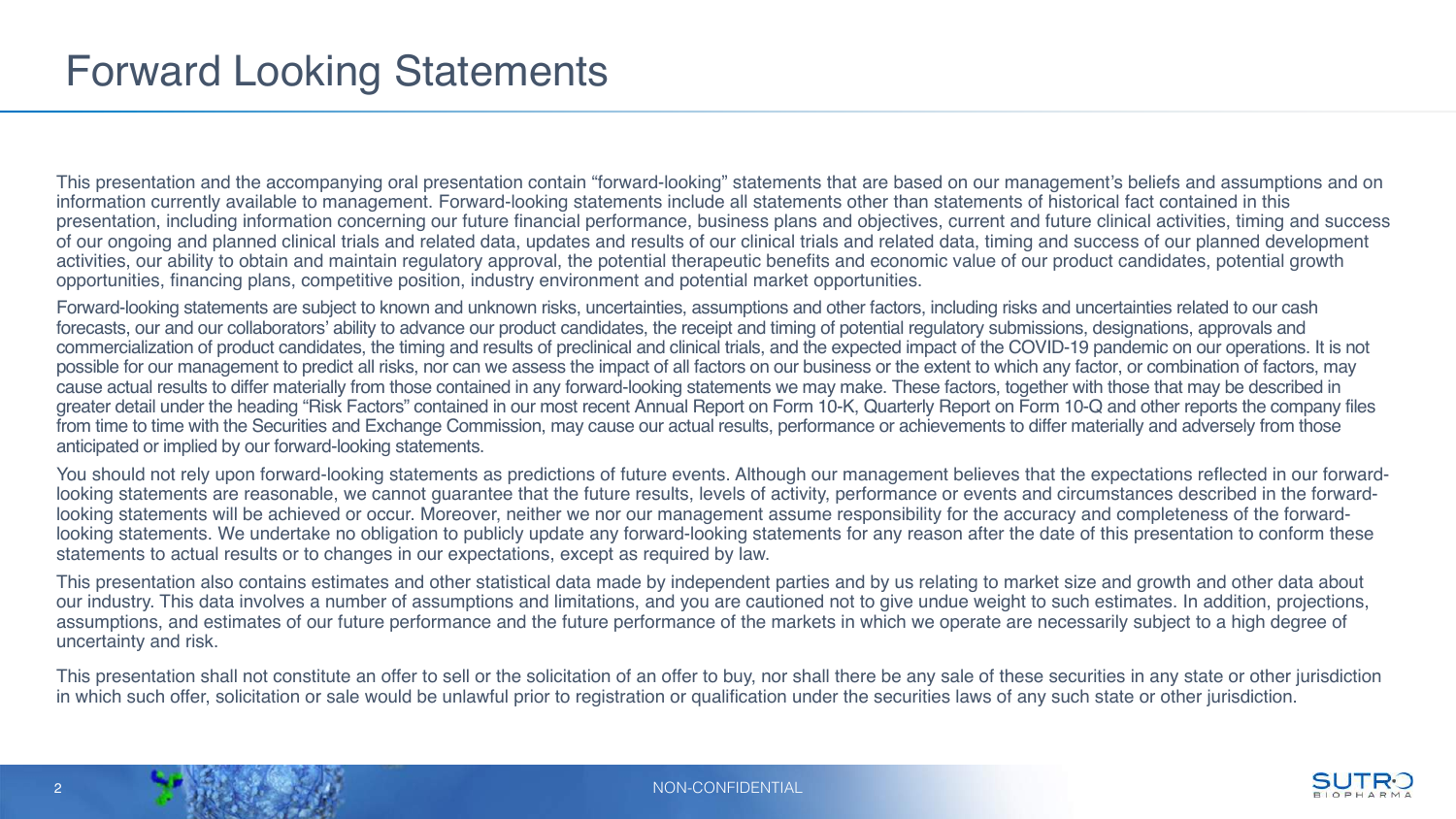## Pioneer and Leader in Cell-Free Technology Expanding cell-free beyond ADCs



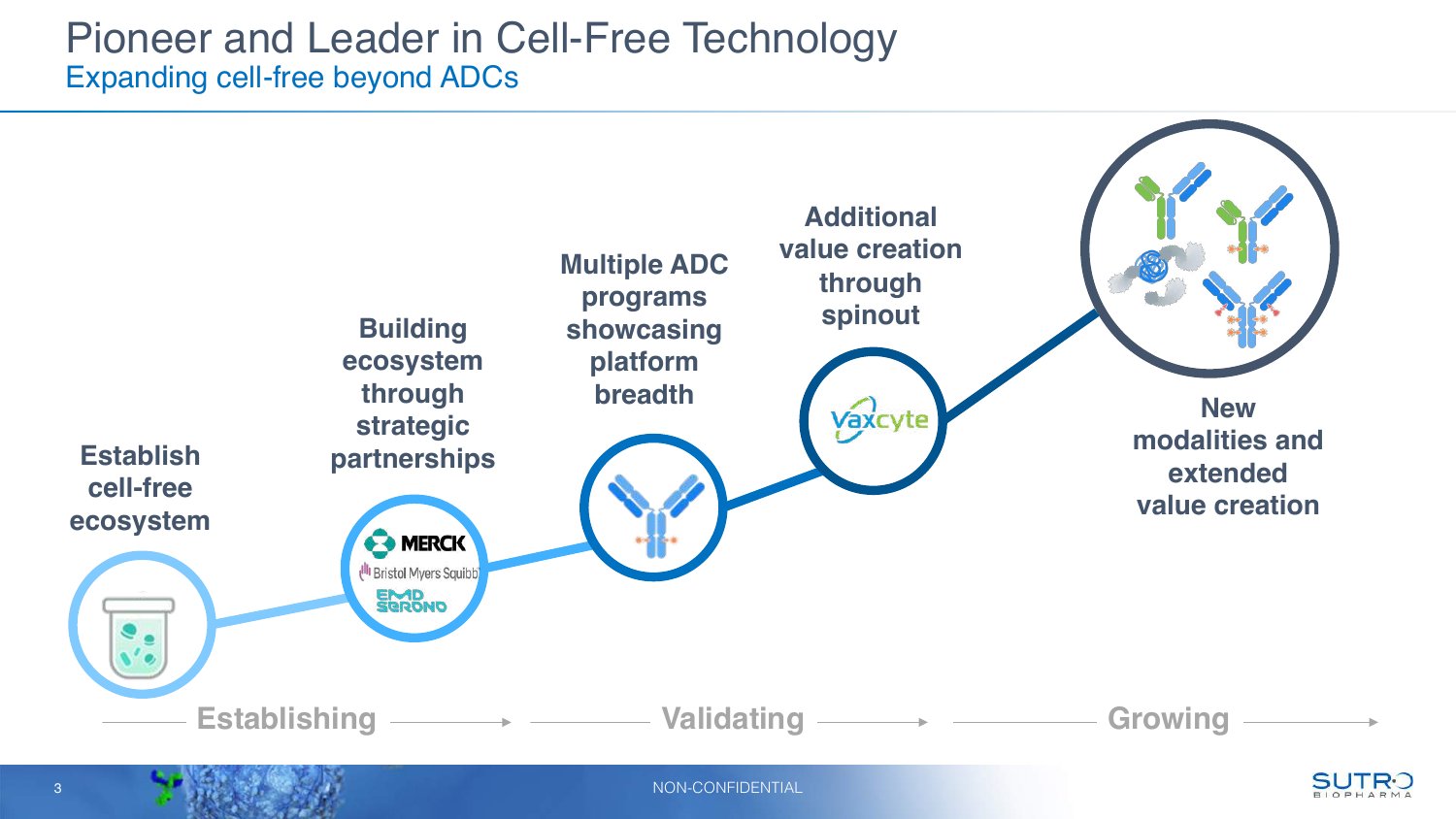## Industry Leading Cell-Free Protein Synthesis Platform GMP production yields consistent and scalable end-products

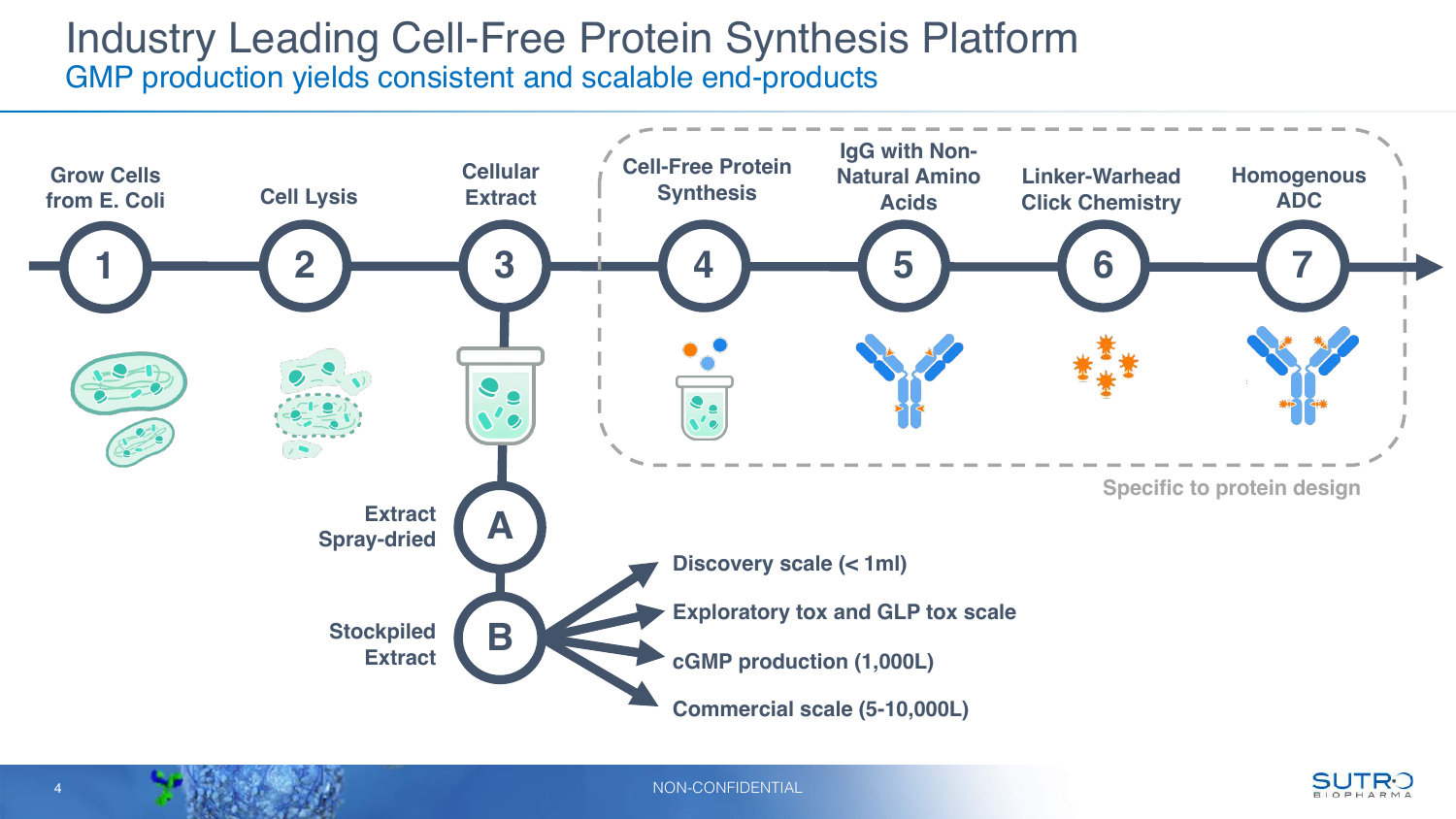## Advantages of Precision Protein Therapeutics Homogenous, precisely designed complex biologics with optimized performance

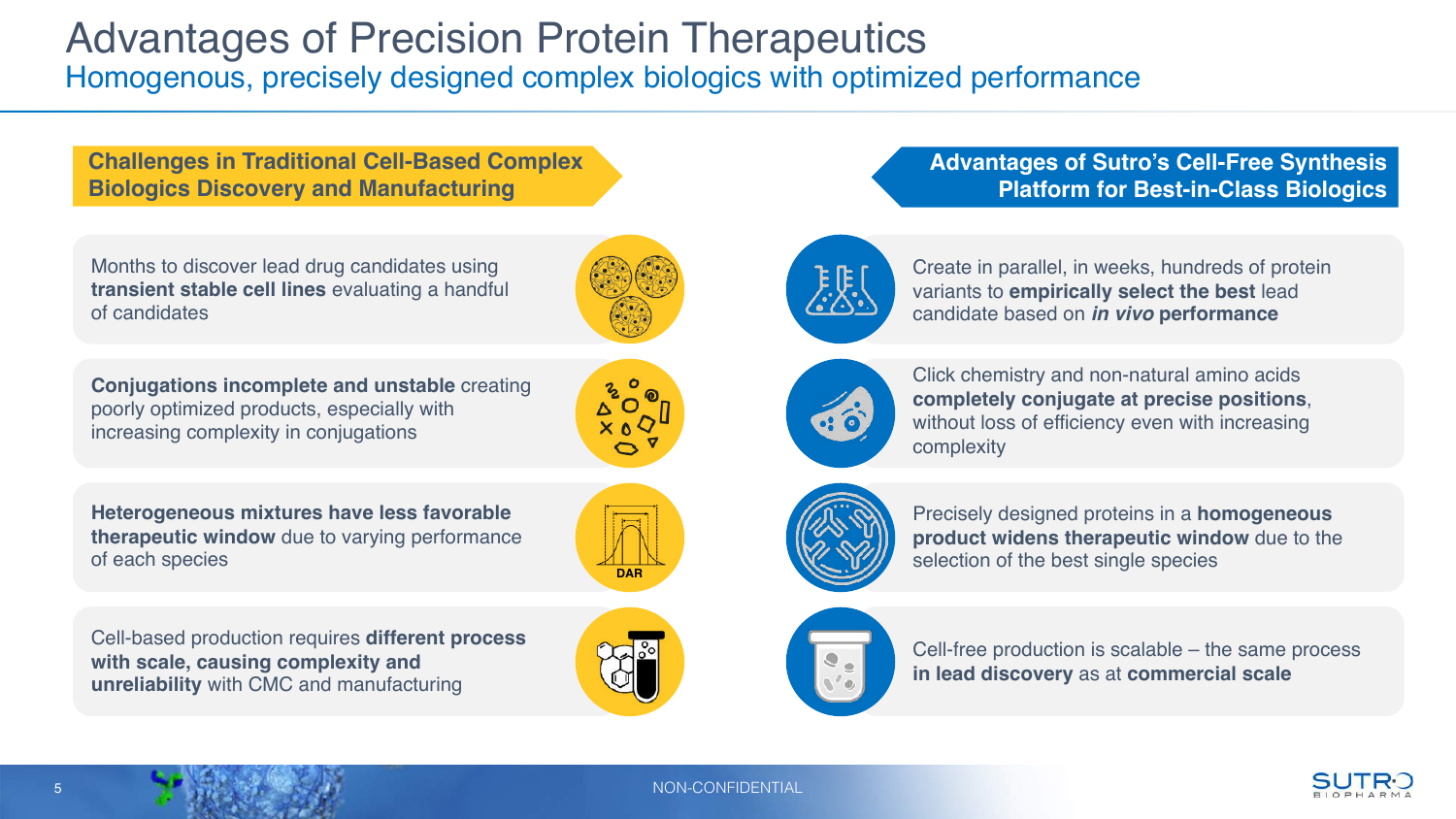## Cell-Free Platform is a Proven IND Engine

Four product candidates in the clinic and other late-stage discovery programs in various modalities

| <b>Program</b>                                               | <b>Discovery</b>                                                                               | <b>Preclinical</b>                                | Phase 1/1b | Phase 2/3 | <b>Commercial Rights</b>    |
|--------------------------------------------------------------|------------------------------------------------------------------------------------------------|---------------------------------------------------|------------|-----------|-----------------------------|
| <b>STRO-002</b><br><b>FolRa-Targeting ADC</b>                | <b>Ovarian and Endometrial Cancer</b>                                                          |                                                   |            |           |                             |
| <b>STRO-001</b><br><b>CD74-Targeting ADC</b>                 | Lymphomas: DLBCL, Mantle Cell, Follicular<br><b>Multiple Myeloma (Orphan Drug Designation)</b> |                                                   |            |           | <b>SUTRO</b><br>OPHARMA     |
| <b>Multiple Oncology</b><br><b>Programs including iADCs</b>  | <b>Oncology</b>                                                                                | <b>Worldwide Rights</b>                           |            |           |                             |
| CC-99712<br><b>BCMA-Targeting ADC</b>                        |                                                                                                | <b>Multiple Myeloma (Orphan Drug Designation)</b> |            |           | Illi Bristol Myers Squibb   |
| M1231<br><b>MUC1-EGFR Bispecific ADC</b>                     | <b>NSCLC &amp; Esophageal Cancer</b>                                                           |                                                   |            |           | (1)<br>EMD<br><b>SERONO</b> |
| <b>Cytokine Derivatives</b>                                  | <b>Oncology &amp; Autoimmune</b>                                                               |                                                   |            |           | <b>MERCK</b>                |
|                                                              | <b>Oncology</b>                                                                                |                                                   |            |           |                             |
| <b>VAX-24</b><br>24-Valent Pneumococcal Conjugate<br>Vaccine | <b>Invasive Pneumococcal Disease</b>                                                           |                                                   |            |           |                             |

(1) EMD Serono is the biopharmaceutical business of Merck KGaA, Darmstadt Germany in the US

(2) Sutro owns 4% royalties on net sales of VAX-24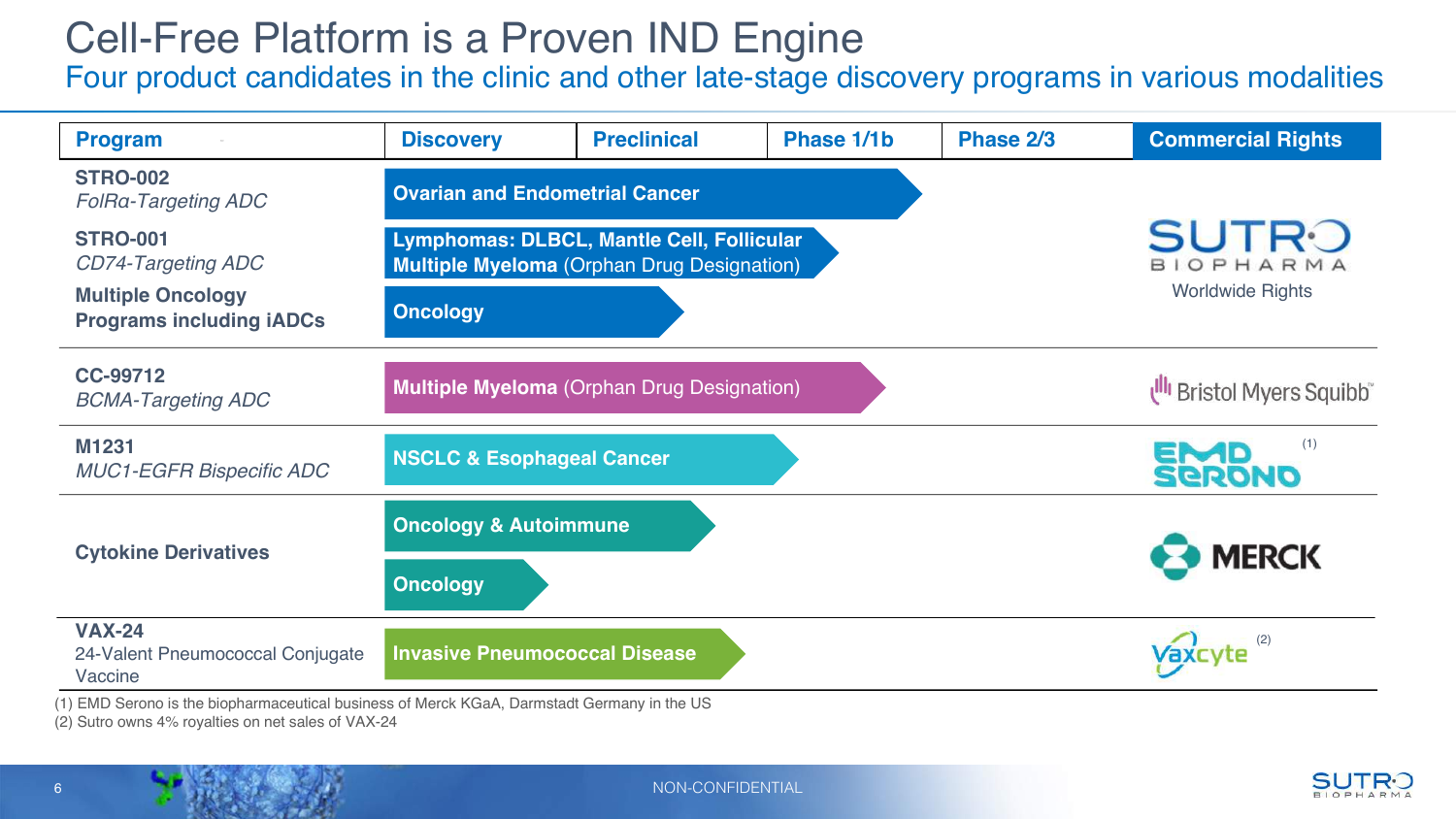



# **FolRα-Targeting ADC**

Potential Best-in-Class ADC for **Ovarian and Endometrial Cancers** 



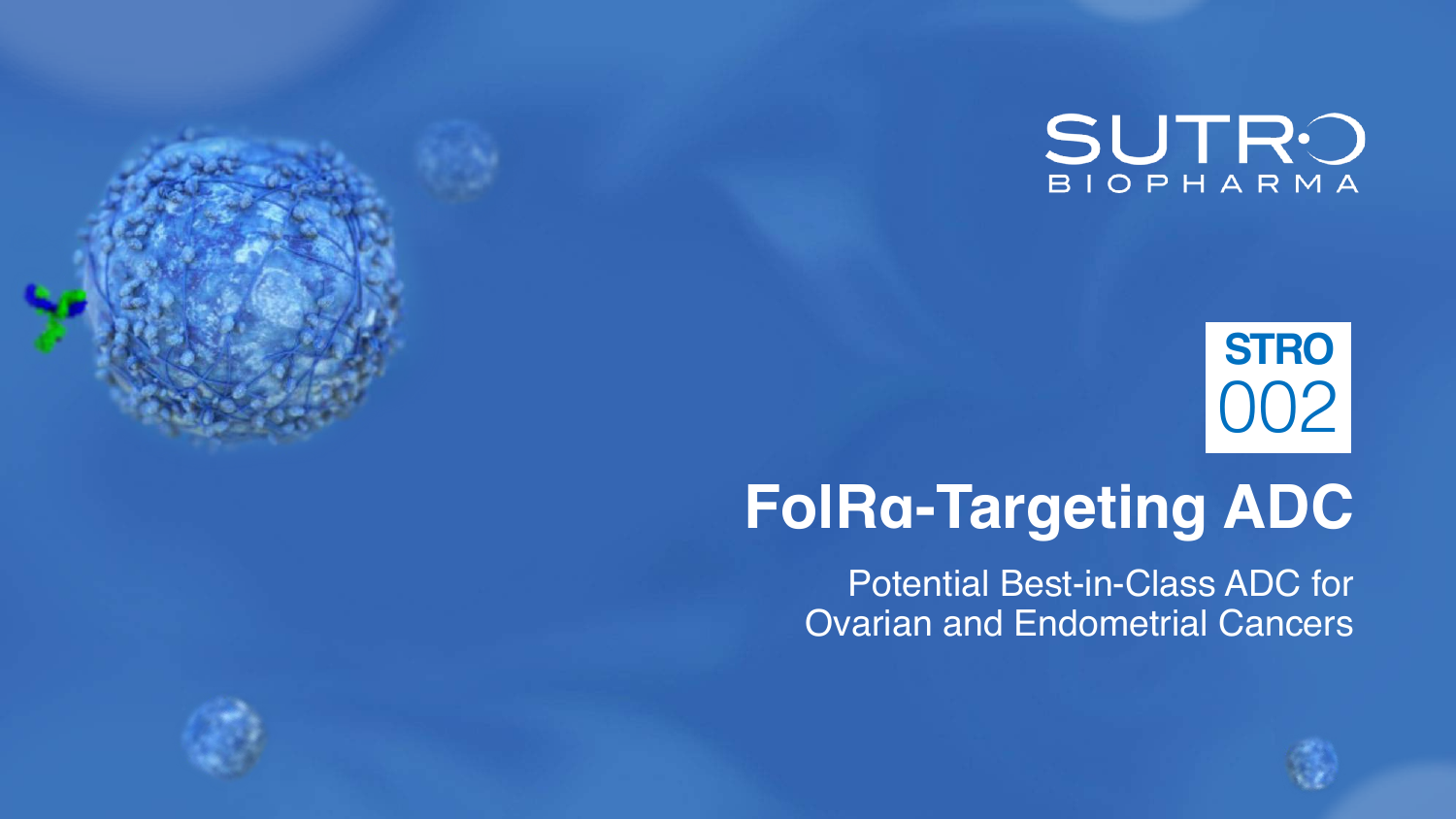#### STRO-002 Potentially Best-in-Class ADC for Ovarian Cancers FolRα targeting ADC with tubulin inhibitor cytotoxin potentially providing immunogenic cell death **STRO** 002



**STRO-002** is a homogeneous **antibody drug conjugate (ADC)** with a **drug-antibody ratio (DAR) of 4**, targeting folatereceptor alpha (**FolRα)**:

- **FolRa** is overexpressed in certain cancers including **ovarian cancer** and **endometrial cancer 1**
- **2**

**3**

- Precisely positioned **non-natural amino acids**, p-azidomethyl-L-phenylalanine, at positions Y180 and F404 on the heavy chain
- **Stable protease-cleavable linkers**, with rapid clearance of toxic catabolite after release and cell killing
- Warhead is hemiasterlin-derivative(1) with potentially **dual mechanism** against the tumor – **tubulin-inhibitor cytotoxin, less sensitive to P-gp transport** and provides **immunogenic response upon cell death(2) 4**

(1) Sutro-proprietary tubulin-targeting 3-aminophenol hemiasterlin warhead, SC209 (2) Based on STRO-002 pre-clinical models showing immune stimulation at site of tumor upon cell death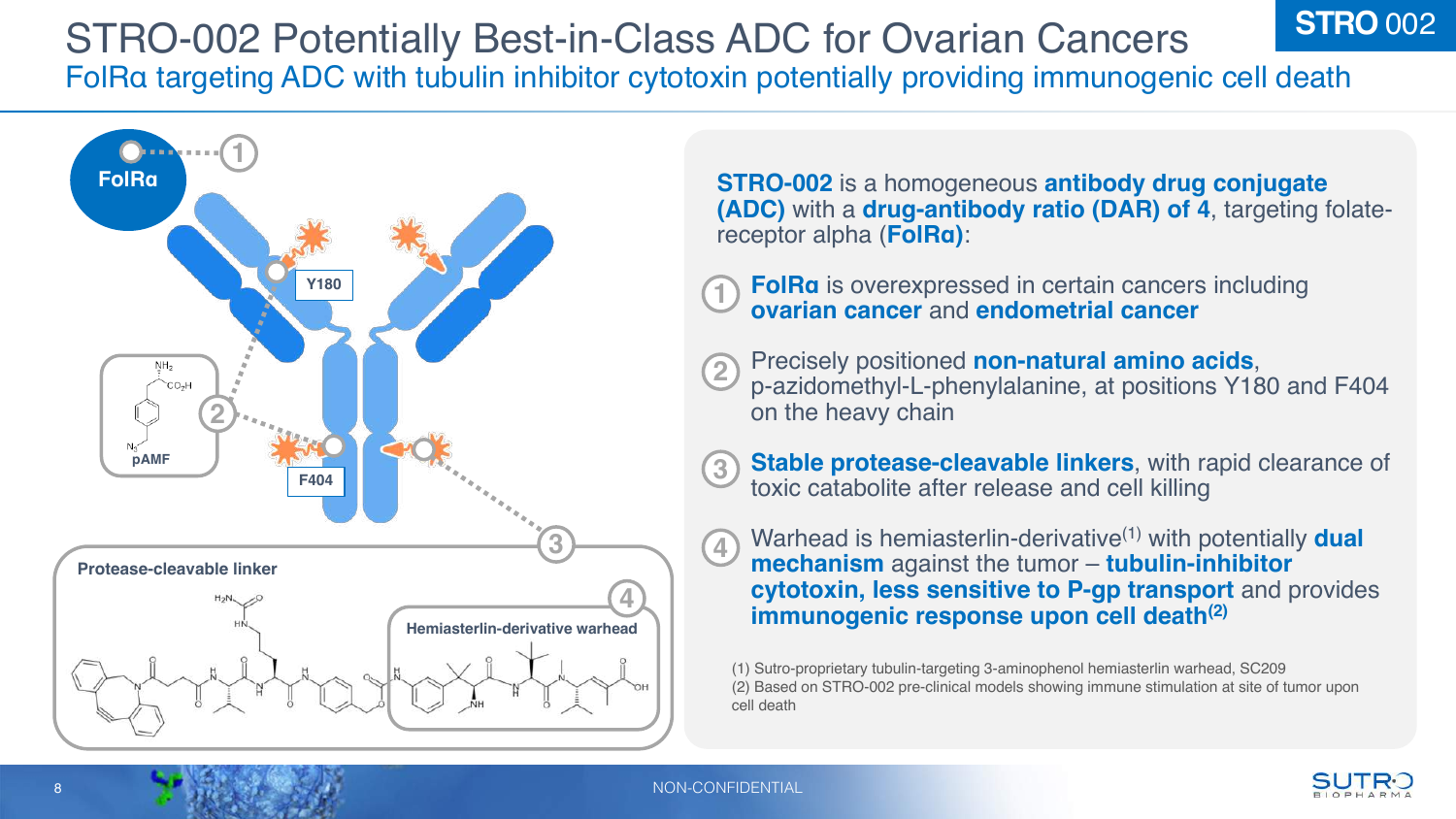## STRO-002-GM1 Dose-Escalation Cohort Has Been Completed Heavily pre-treated ovarian cancer patients with six median line of prior therapies



#### **Study Update:**

- Dose-escalation enrollment completed August 2020
- Updated dose-escalation data as of April 23, 2021 to be presented at 2021 ASCO Annual Meeting

Note: Dose-escalation data as of April 23, 2021 and to be presented at 2021 ASCO Annual Meeting

| <b>Baseline Characteristic</b>                 | <b>All Patients</b><br>$N = 39$   |
|------------------------------------------------|-----------------------------------|
| Median age                                     | 61 years<br>(range: 48-79)        |
| <b>Median time since diagnosis</b>             | 3.9 years<br>$(range: 0.7-17.0)$  |
| <b>Median number of prior lines of therapy</b> | <b>6 lines</b><br>$(range: 1-11)$ |
| Previous therapies, n (%)                      |                                   |
| <b>Platinum</b>                                | 39 (100%)                         |
| $\geq$ 3 prior platinum regimens               | 18 (46%)                          |
| <b>Taxanes</b>                                 | 38 (97%)                          |
| <b>Bevacizumab</b>                             | 32(82%)                           |
| <b>PARP inhibitors</b>                         | 23 (59%)                          |
| <b>Checkpoint inhibitors</b>                   | 8(21%)                            |
| <b>Experimental therapy</b>                    | 14 (36%)                          |



**STRO** 002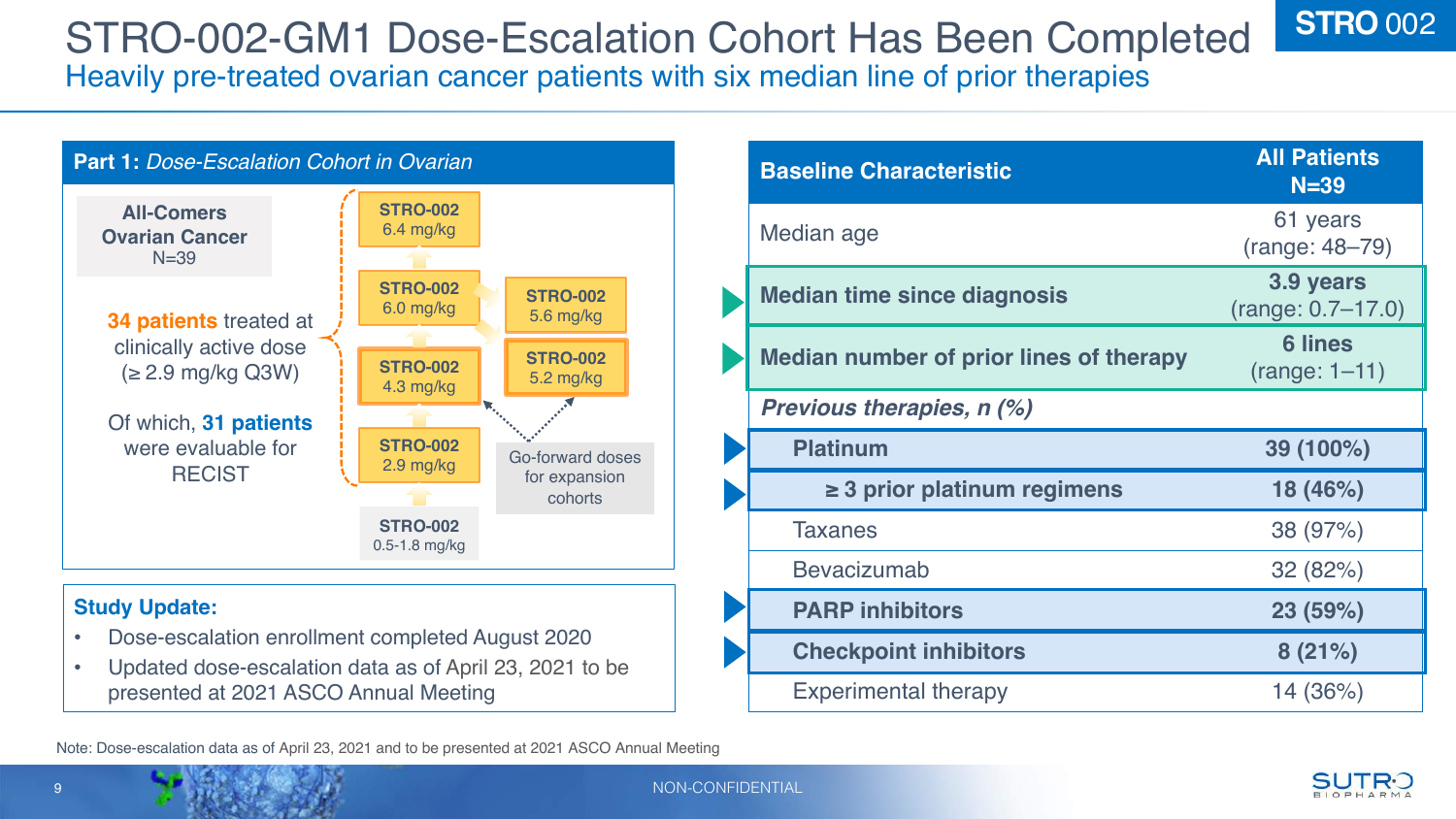## STRO-002 Was Generally Well Tolerated 86% of TEAEs remain Grade 1-2 and no observed ocular toxicity signal

| <b>Dose Levels in Dose-Escalation</b> | Common TEAEs $>$ 25% By Grade $(2)$ |                                                |                       |                       |                    |                                                                                                                                              |                                       |
|---------------------------------------|-------------------------------------|------------------------------------------------|-----------------------|-----------------------|--------------------|----------------------------------------------------------------------------------------------------------------------------------------------|---------------------------------------|
| Dose Levels (Q3W)                     | <b>All Patients</b><br>$(N=39)$     | <b>All Safety Evaluable</b><br><b>Patients</b> | <b>Grade 1</b><br>N(% | <b>Grade 2</b><br>N(% | Grade 3<br>$N$ (%) | <b>Grade 4</b><br>$N$ (%)                                                                                                                    | <b>Overall</b><br>$(N=39)$<br>$N$ (%) |
|                                       |                                     | Fatigue                                        | 7(18)                 | 19 (49)               | 4(10)              | $\overline{0}$                                                                                                                               | 30(77)                                |
| 0.5 mg/kg, 1.0 mg/kg, and 1.8 mg/kg   | 5(13%)                              | <b>Nausea</b>                                  | 15(39)                | 11(28)                | $\overline{0}$     | $\overline{0}$                                                                                                                               | 26 (67)                               |
|                                       |                                     | Constipation                                   | 12(31)                | 13 (33)               | $\overline{0}$     | $\overline{0}$                                                                                                                               | 25(64)                                |
| $2.9$ mg/kg                           | 3(8%)                               | Neutropenia <sup>(3)</sup>                     | $\overline{0}$        | $\overline{0}$        | 8(21)              | 17(44)                                                                                                                                       | 25(64)                                |
|                                       |                                     | Decreased appetite                             | 10(26)                | 10(26)                | $\overline{0}$     | $\overline{0}$                                                                                                                               | 20(51)                                |
|                                       |                                     | Arthralgia                                     | 7(18)                 | 7(18)                 | 5(13)              | $\overline{0}$                                                                                                                               | 19 (49)                               |
| 4.3 mg/kg                             | 5(13%)                              | Neuropathy $(4)$                               | 3(8)                  | 13 (33)               | 3(8)               | $\overline{0}$                                                                                                                               | 19(49)                                |
|                                       |                                     | Abdominal pain                                 | 7(18)                 | 6(15)                 | 3(8)               | $\overline{0}$                                                                                                                               | 16(41)                                |
| 5.2 mg/kg                             | 12 (31%)                            | Vomiting                                       | 8(21)                 | 7(18)                 | $\overline{0}$     | $\overline{0}$                                                                                                                               | 15(39)                                |
|                                       |                                     | <b>AST increased</b>                           | 10(26)                | 3(8)                  | 2(5)               | $\overline{0}$<br>$\overline{0}$<br>$\overline{0}$<br>$\overline{0}$<br>$\overline{0}$<br>$\overline{0}$<br>$\overline{0}$<br>$\overline{0}$ | 15(39)                                |
| 5.6 mg/kg                             | 3(8%)                               | <b>Diarrhea</b>                                | 8(21)                 | 3(8)                  | 1(3)               |                                                                                                                                              | 12(31)                                |
|                                       |                                     | <b>Dizziness</b>                               | 9(23)                 | 3(8)                  | $\overline{0}$     |                                                                                                                                              | 12(31)                                |
|                                       |                                     | Dry eye                                        | 4(10)                 | 8(21)                 | $\overline{0}$     |                                                                                                                                              | 12(31)                                |
| 6.0 mg/kg $(1)$                       | 10(26%)                             | Anemia                                         | 3(8)                  | 6(15)                 | 2(5)               |                                                                                                                                              | 11 $(28)$                             |
|                                       |                                     | Pyrexia                                        | 8(21)                 | 3(8)                  | $\overline{0}$     |                                                                                                                                              | 11 $(28)$                             |
| 6.4 mg/kg $(1)$                       | 1(3%)                               | Headache                                       | 7(18)                 | 3(8)                  | $\overline{0}$     |                                                                                                                                              | 10(26)                                |
|                                       |                                     | Insomnia                                       | 6(15)                 | 4(10)                 | $\overline{0}$     |                                                                                                                                              | 10(26)                                |
|                                       |                                     |                                                |                       |                       |                    |                                                                                                                                              |                                       |

(1) MTD was not reached; DLTs occurred in 2 patients: Grade 2 neuropathy/Grade 3 arthralgia at 6.0 mg/kg and Grade 3 bone pain at 6.4 mg/kg

(2) Not included in table are two Grade 5 events, both previously reported and unrelated to study drug by investigator assessment: death not otherwise specified and acute GI bleed

(3) Neutropenia included the following preferred terms: neutropenia, febrile neutropenia, and neutrophil count decreased

(4) Neuropathy included the following preferred terms: neuropathy peripheral and peripheral sensory neuropathy

Note: Dose-escalation data as of April 23, 2021 and to be presented at 2021 ASCO Annual Meeting



**STRO** 002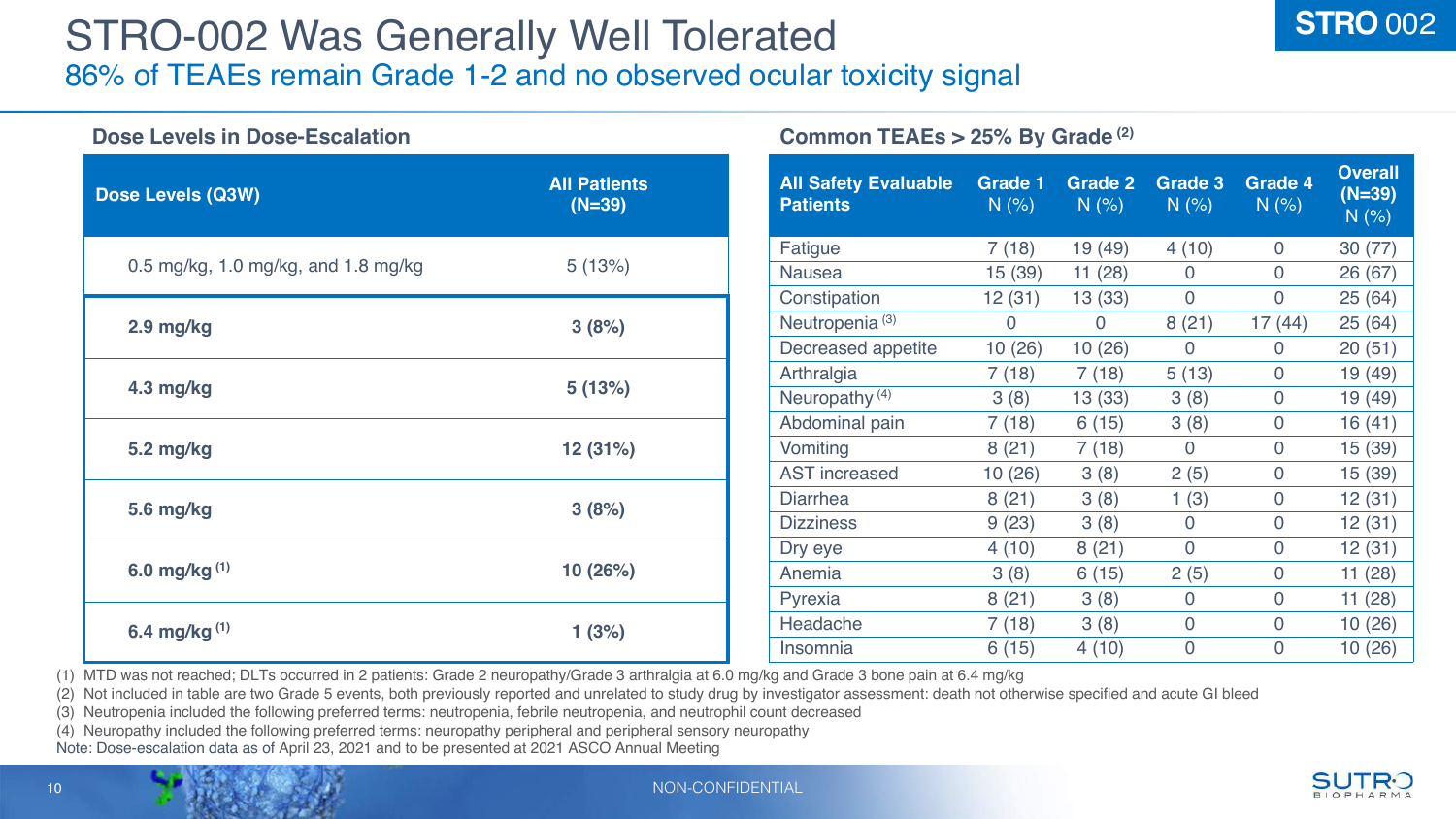## Tumor Reduction Observed in Majority of Patients 10 patients met criteria for RECIST response including one CR



(1) Maximum % change from baseline in sum of longest diameter in evaluable patients treated with STRO-002 at ≥ 2.9 mg/kg

(2) CR in patient treated at 2.9 mg/kg with resolution of peritoneal disease

Note: Dose-escalation data as of April 23, 2021 and to be presented at 2021 ASCO Annual Meeting



**STRO** 002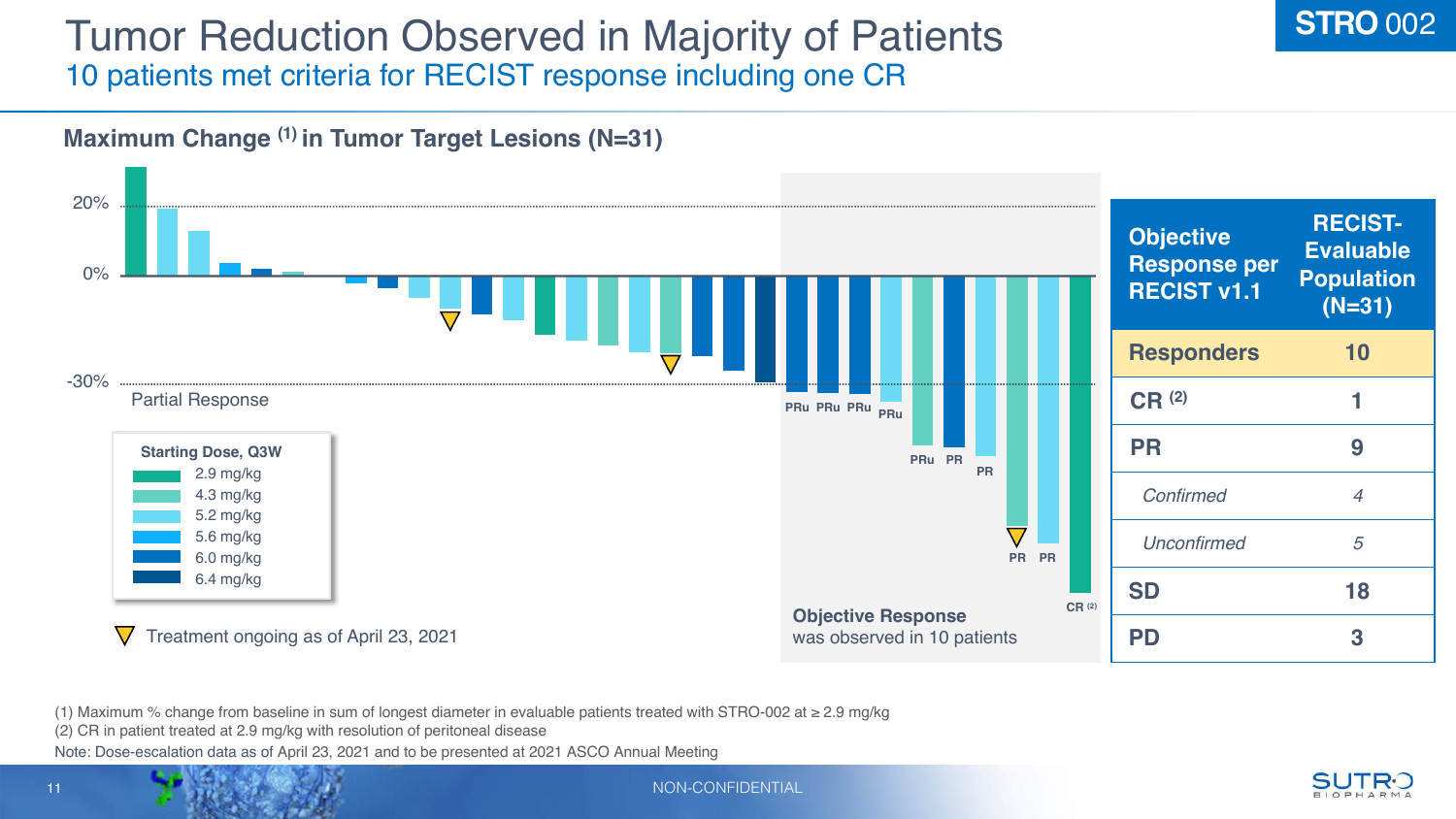## Tumor Regression and Control Over Time Deepening of responses and two patients with prolonged stable disease remaining on study



<sup>(1)</sup> CR in patient treated at 2.9 mg/kg with resolution of peritoneal disease Note: Dose-escalation data as of April 23, 2021 and to be presented at 2021 ASCO Annual Meeting

**STRO** 002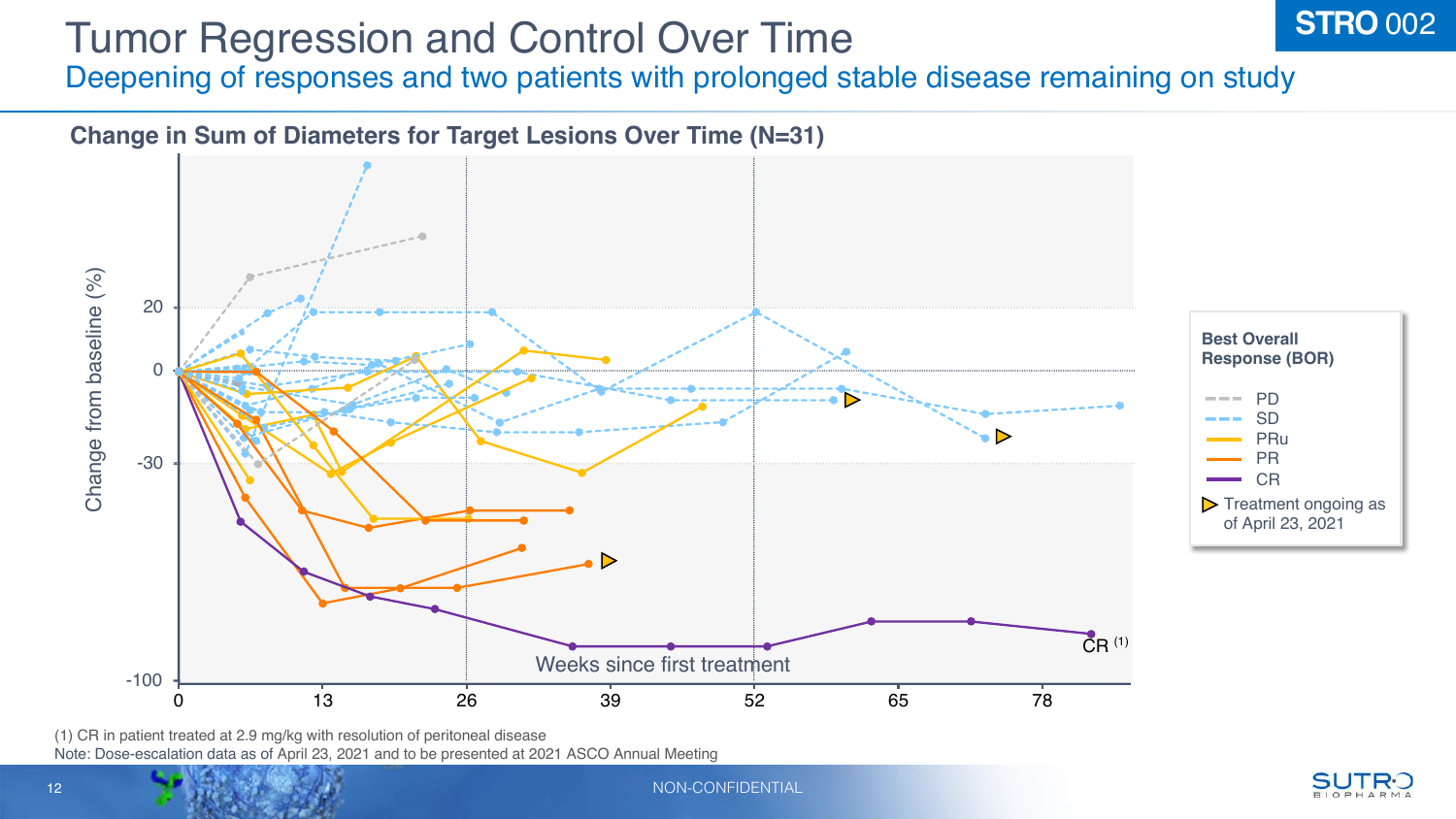#### Clinical Benefit Seen in Heavily Pre-Treated Patient Population Median duration of response is 5.8 months and three patients remained on study at over 18 months **STRO** 002



SUTRO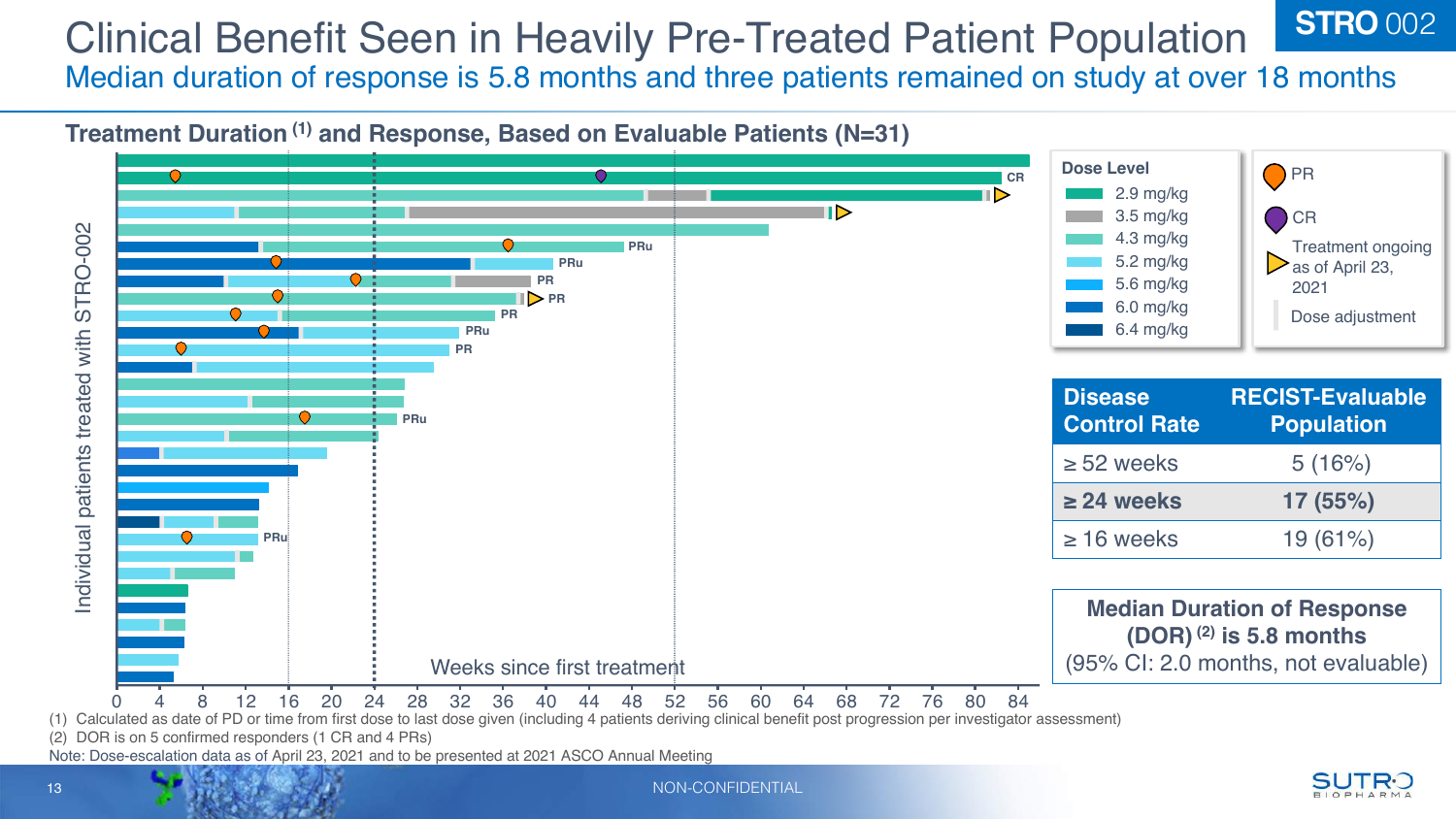## Favorable PFS Compared to Chemotherapy and Other Agents **STRO 002** Based on Kaplan-Meier estimates, median PFS was 7.2 months

#### **Durability at a Median Study Follow-up of 8.4 Months**

| <b>Endpoint</b> |          | <b>Median</b> | 95% CI                               |
|-----------------|----------|---------------|--------------------------------------|
| <b>PFS (1)</b>  | $(N=39)$ |               | 7.2 months (4.5 months, 10.8 months) |
| DOR(2)          | $(N=5)$  | 5.8 months    | (2.0 months, not evaluable)          |

#### FORWARD I study showed median PFS of **4.1 months for mirvetuximab** and **4.4 months for chemotherapy**  (HR 0.98, p=0.897)

Source: Moore, K.N., et al. (2021) Phase III, randomized trial of mirvetuximab soravtansine versus chemotherapy in patients with platinum-resistant ovarian cancer: primary analysis of FORWARD I. *Annals of Oncology*. https://doi.org/10.1016/j.annonc.2021.02.017



(1) PFS is calculated on 39 patients from the time from the first dose of study treatment until the time of death or progressive disease (PD) whichever occurs first. If no death or PD, PFS is censored at last disease assessment

(2) DOR is on 5 patients on confirmed responses (1 CR and 4 PRs)

Note: Dose-escalation data as of April 23, 2021 and to be presented at 2021 ASCO Annual Meeting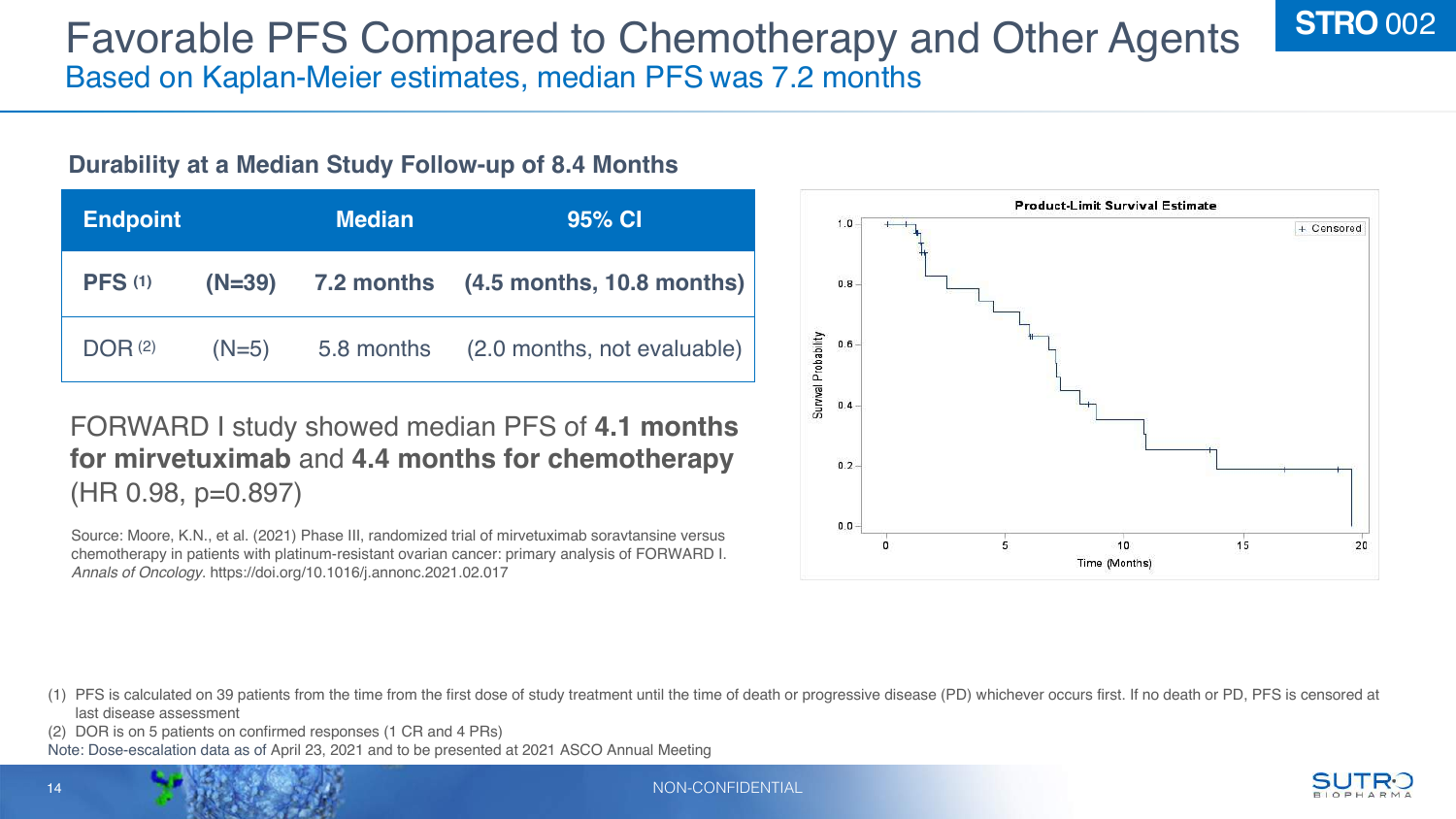## FolRa-Expression by Immunohistochemistry **STRO 002** Responses and anti-tumor activity observed across various FolRα-expression levels

#### **Immunohistochemistry Data (1) for Patients Treated at ≥ 2.9 mg/kg**



| <b>FOLR1 PS2+ Score:</b> | <b>Weak/Absent Expression</b> | <b>Moderate Expression</b> | <b>High Expression</b> |
|--------------------------|-------------------------------|----------------------------|------------------------|
|                          |                               |                            |                        |
| PRu                      |                               |                            |                        |
|                          |                               |                            |                        |
| DГ                       |                               |                            |                        |

(1) Assessed by Ventana FOLR1 expression assay based on available archival tissue from dose-escalation patients and scored using H-score and PS2 methods Note: Dose-escalation data as of April 23, 2021 and to be presented at 2021 ASCO Annual Meeting

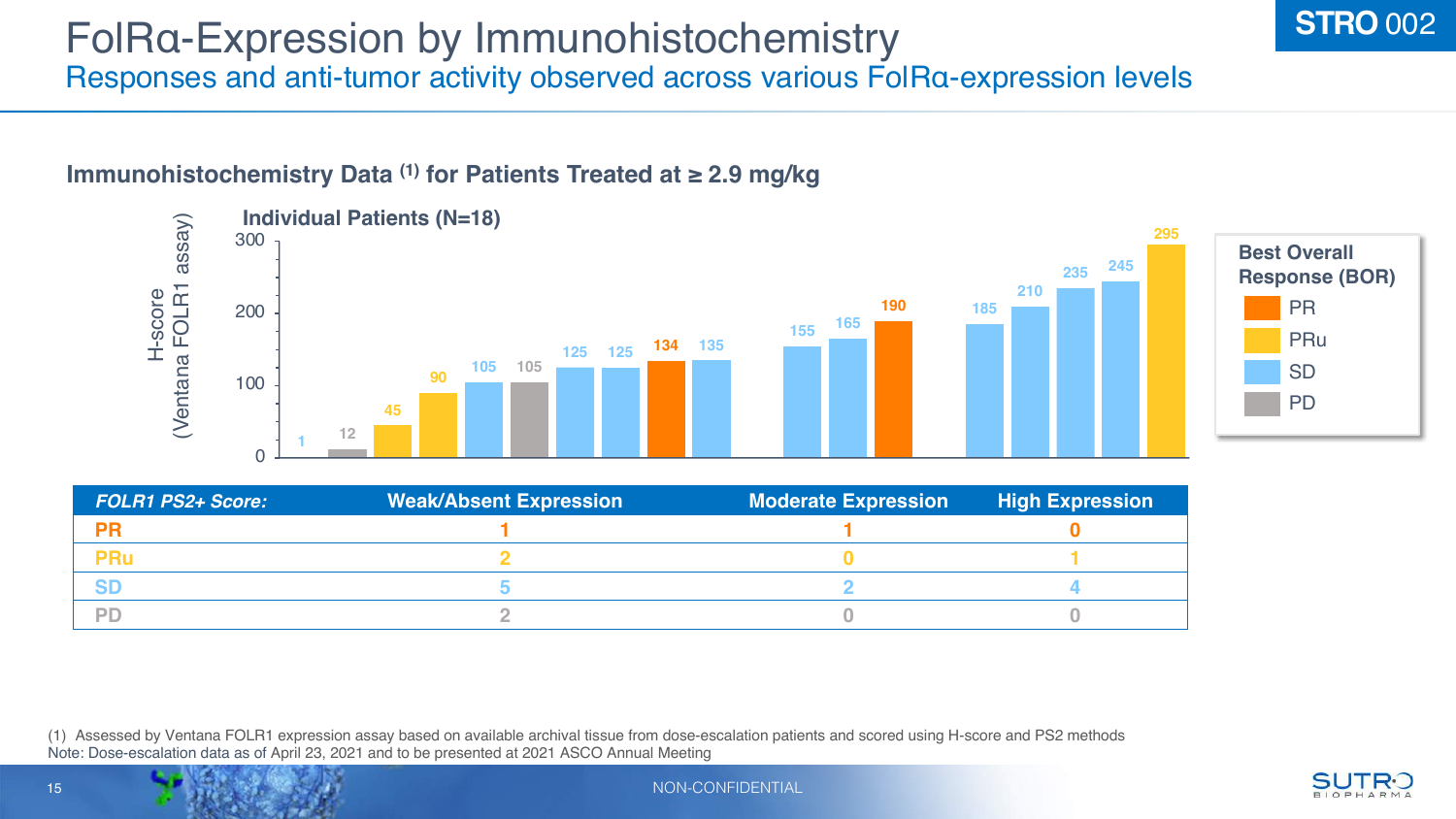## Path Forward for STRO-002 Clinical Development **STRO 002** Next steps for moving towards registration-directed study

| Determine optimal efficacious                                                      | Part 2: Dose-Expansion Cohorts (Ovarian & Endometrial)                                                                                                           |                                                | First patient for                                         |
|------------------------------------------------------------------------------------|------------------------------------------------------------------------------------------------------------------------------------------------------------------|------------------------------------------------|-----------------------------------------------------------|
| dose that is well-tolerated and<br>maintains <b>dose intensity</b>                 | <b>All-Comers Ovarian Cancer</b><br>Tissue required prior to enrollment<br>$\bullet$<br>Front line platinum-refractory excluded<br>$\bullet$                     | $N \approx 20$<br><b>STRO-002</b><br>4.3 mg/kg | dose-expansion<br>ovarian cohort<br>dosed Jan. 2021       |
| Study will begin with All<br><b>Comers</b> and ongoing<br>expression analysis will | 1-3 prior regimens for platinum-resistant<br>$\bullet$<br>2-3 prior regimens for platinum-sensitive<br>Baseline peripheral neuropathy grade $\geq 2$<br>excluded | $N \approx 20$<br><b>STRO-002</b><br>5.2 mg/kg | Plan to target<br>$\approx$ 35 sites in                   |
| inform subsequent<br>enrichment strategy                                           | <b>FolRa-Selected</b><br><b>Endometrial Cancer</b><br>Relapsed/refractory disease<br>$\bullet$<br>• No standard of care treatment                                | $N≈15-40$<br><b>STRO-002</b><br>4.3-5.2 mg/kg  | <b>US &amp; Europe</b><br>Anticipated<br>preliminary data |
| Characterize efficacy and safety<br>profile in less heavily                        | Key Endpoints: Objective Response Rate, Safety, PK Profile, Duration of<br>Response, Progression Free Survival, Overall Survival, CA-125 Responses               |                                                | in ovarian cancer<br>2H 2021                              |
| pre-treated population                                                             | Combination with bevacizumab in earlier lines (Ovarian)                                                                                                          |                                                | Anticipated                                               |
| to inform registration-<br>directed study                                          | Initiate <b>combination</b> study for STRO-002 and<br><b>bevacizumab</b> for ovarian cancer in 2H 2021                                                           | <b>EOP1/2 FDA</b><br>meeting in 2H<br>2021     |                                                           |

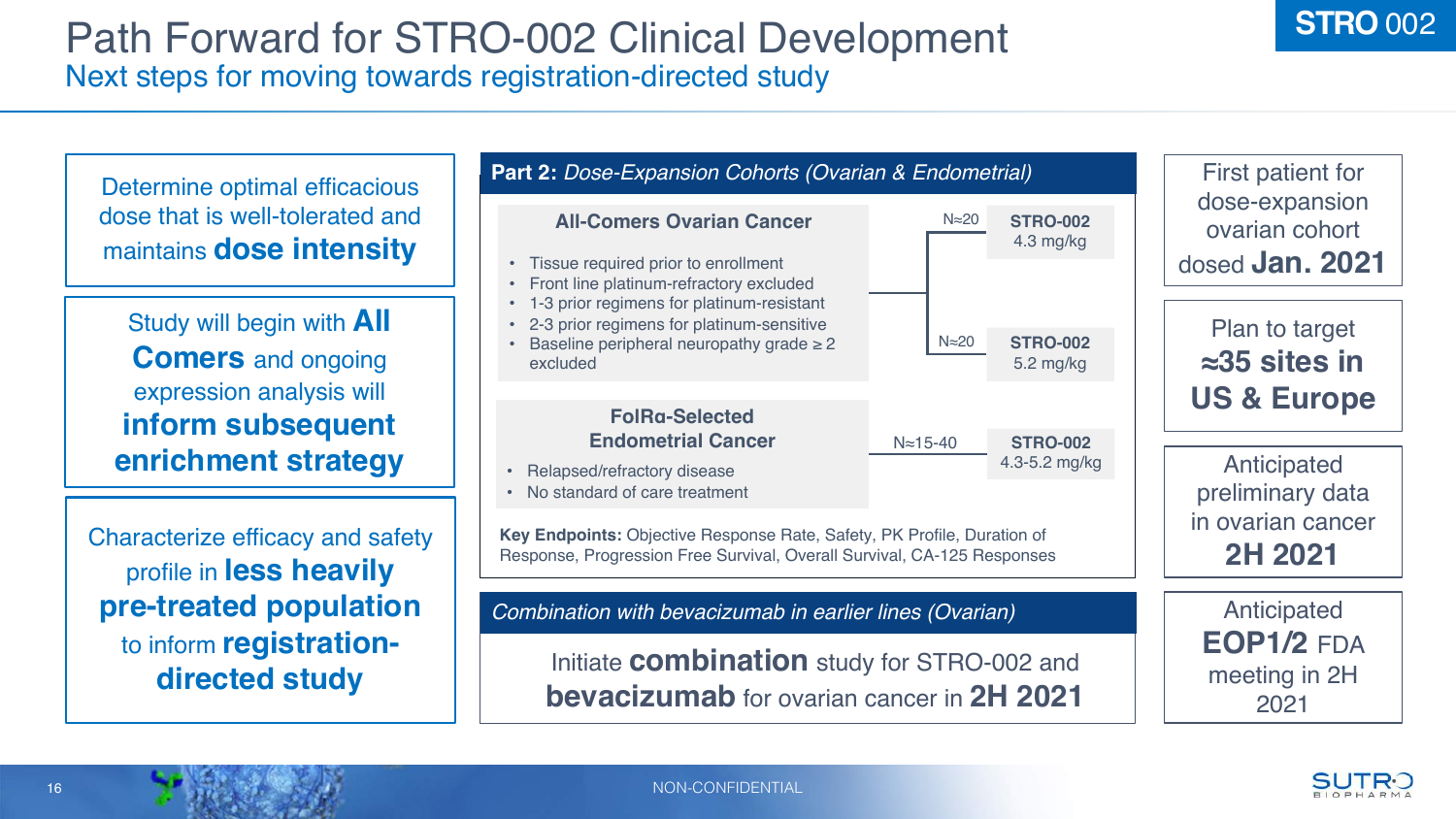



# **CD74-Targeting ADC**

Potential First and Best-in-Class ADC for B-Cell Malignancies



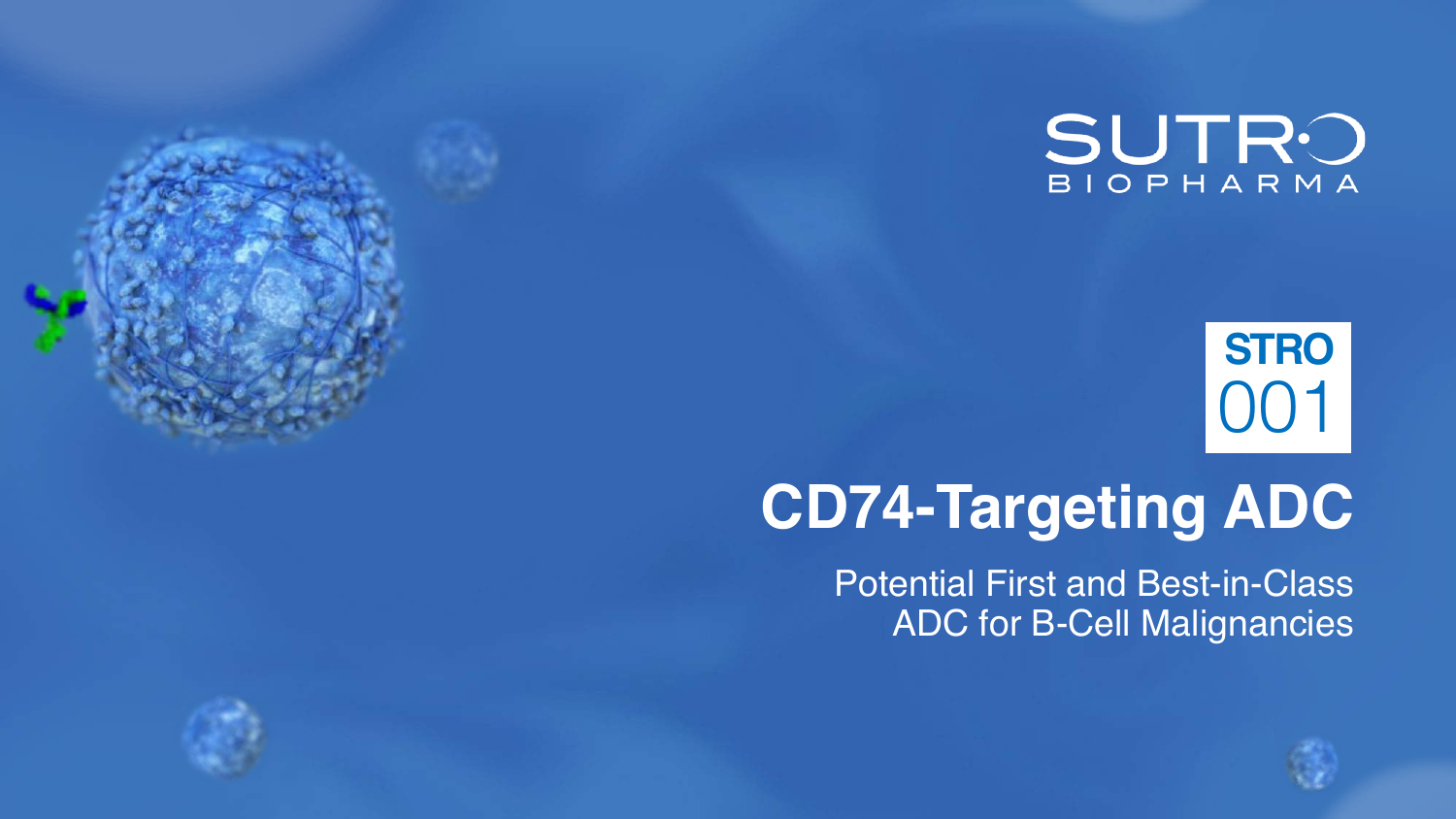#### Potential First-in-Class Molecule for Patients with NHL and MM Stable CD74 targeting ADC for hematological cancers designed to minimize bystander effects **STRO** 001



**STRO-001** is a homogeneous **antibody drug conjugate (ADC)** with a **drug-antibody ratio (DAR) of 2**, targeting **CD74**:

• **CD74** is expressed in many **hematological cancers** and **rapidly internalized 1**

• Conjugation through precisely positioned **nonnatural amino acids.** p-azidomethyl-Lphenylalanine, at positions F404 on the heavy chain **2**

• Comprises two non-cleavable linker-warheads that are **stable in circulation 3**

• The active catabolite, **Maytansinoid** derivative, efficiently kills tumor cells following internalization of the ADC and was designed to **minimize bystander effects 4**

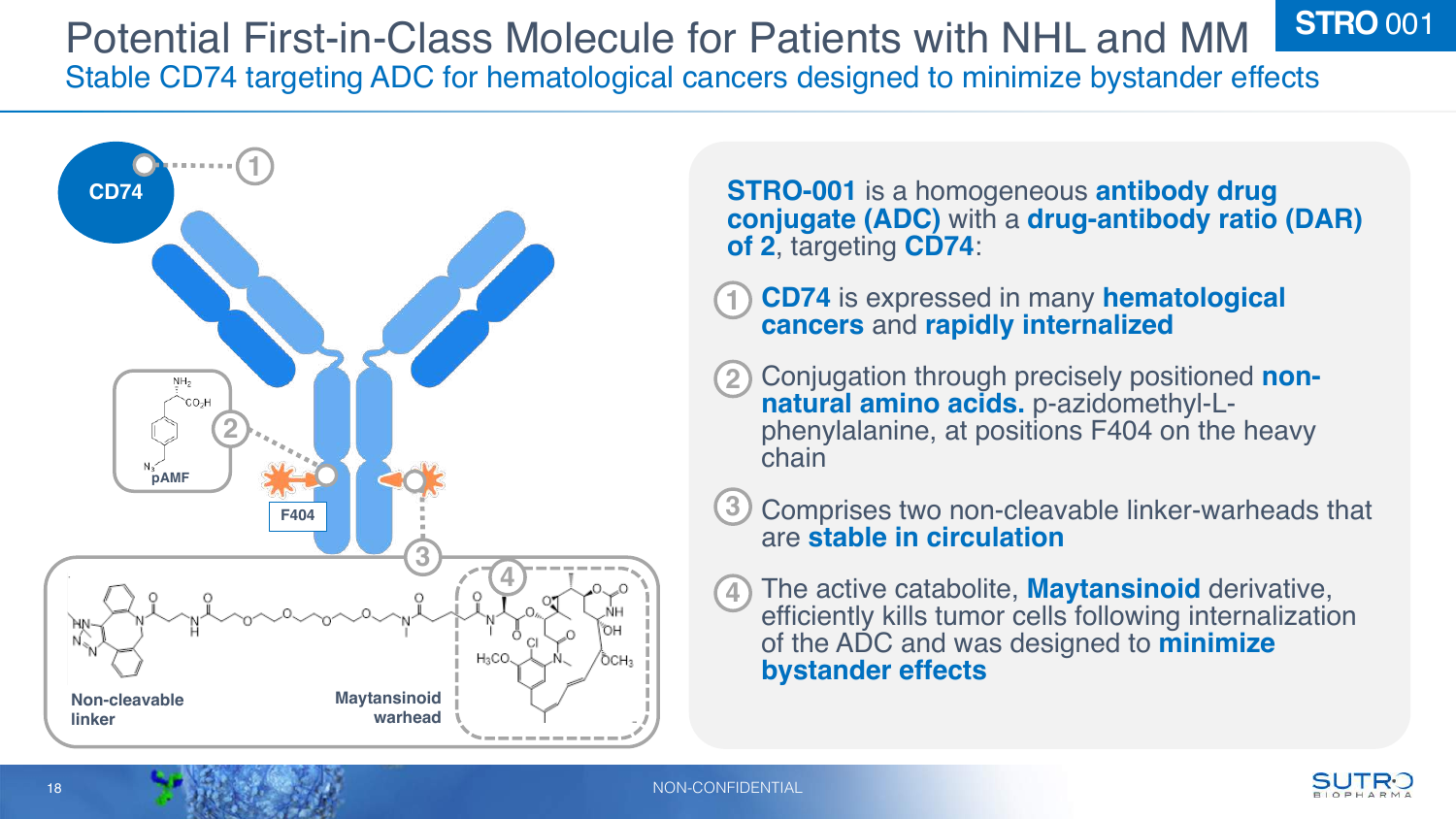### **STRO** 001

## STRO-001-BCM1 Study Design and Updates Ongoing Phase 1 dose-escalation study with NHL update at ASH 2020



### **NHL Cohort Update at ASH 2020**

A total of **21 patients** have been treated with STRO-001 and **18 patients** were evaluable for response as of October 30, 2020

Dose range 0.05-2.5 mg/kg and **MTD has not been reached**

**1 DLT of grade 3 pulmonary embolism** was observed (1)

Following previously announced **protocol amendment** requiring pre-screening for patients at risk for thromboses, **no additional thromboembolic events** have been observed

Dosing frequency was modified from Q2W (28-day cycle) to  $Q3W$  (21-day cycle) for doses  $\geq 0.91$  mg/kg

(1) DLT disclosed in 2019, patient with bulky lymphadenopathy and concurrent DVT receiving 0.91 mg/kg Q3W Note: Data as of October 30, 2020 from ASH 2020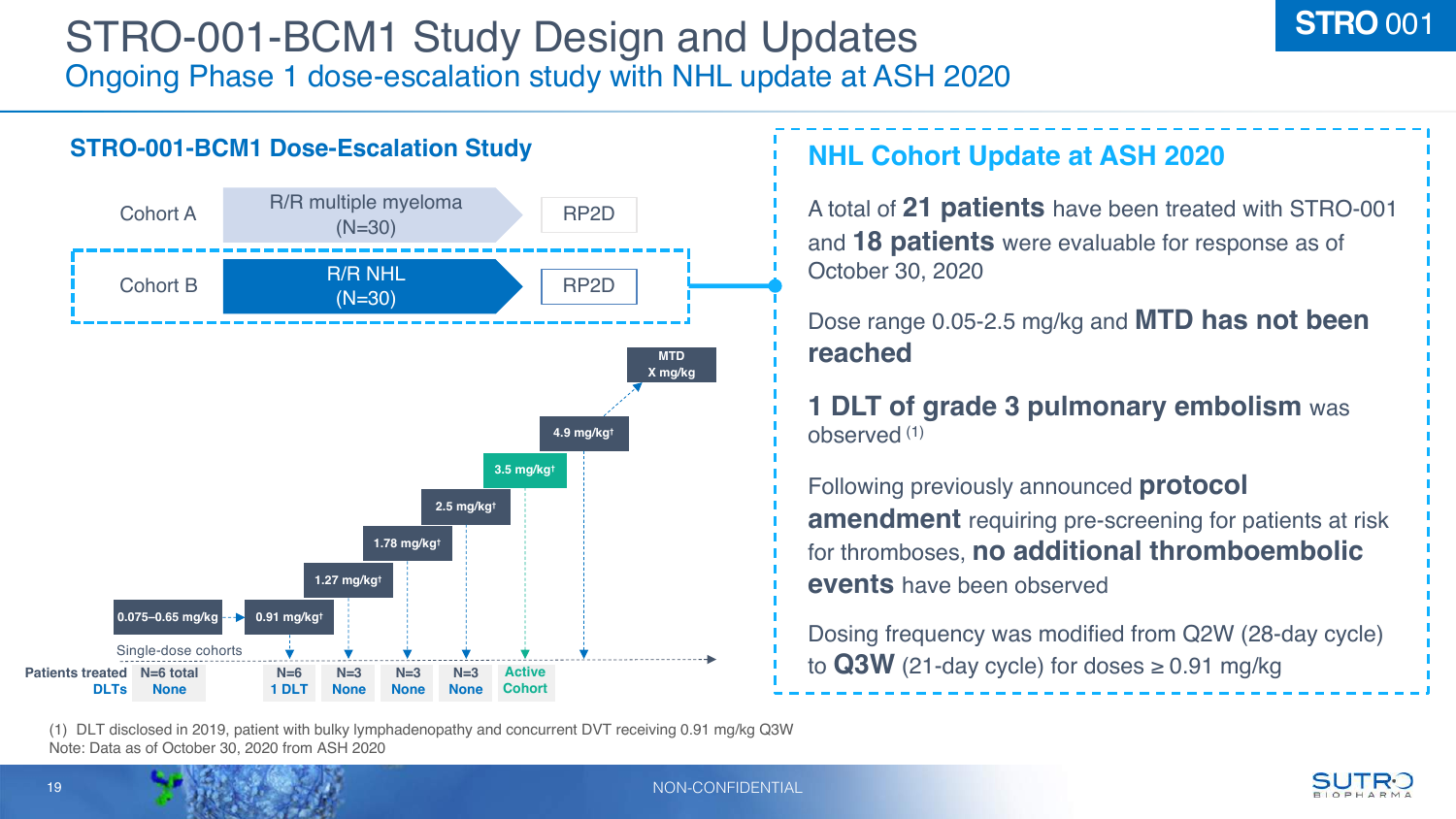| <b>Baseline Characteristic</b>             | $(N=21)$        |
|--------------------------------------------|-----------------|
| Age, median (range), years                 | $64.5(21-82)$   |
| Time from diagnosis, median (range), years | $6.0(1.0-29.8)$ |
| NHL subtype, n (%)                         | 21 (100)        |
| <b>DLBCL</b>                               | 7(33)           |
| Follicular lymphoma                        | 7(33)           |
| <b>MCL</b>                                 | 2(10)           |
| Marginal zone lymphoma                     | 2(10)           |
| Burkitt's Lymphoma                         | 1 $(5)$         |
| <b>Composite DLBCL/FL</b>                  | 1(5)            |
| <b>Composite DLBCL/CLL</b>                 | 1(5)            |
| Number of prior therapies, median (range)  | $5(1-12)$       |
| Prior therapies, n (%)                     |                 |
| Autologous stem cell transplant            | 2(10)           |
| Unrelated allogeneic stem cell transplant  | 1 $(5)$         |
| <b>CAR-T therapy</b>                       | 3(14)           |

| <b>TEAEs by Grade,</b>    | Patients With $\geq 1$ Event, n (%) |         |                |                |  |
|---------------------------|-------------------------------------|---------|----------------|----------------|--|
| Occurring in ≥15%         | <b>Grade 1</b>                      | Grade 2 | <b>Grade 3</b> | <b>Grade 4</b> |  |
| <b>Nausea</b>             | 5(23.8)                             | 4(19.0) | 0              | $\overline{0}$ |  |
| Fatigue                   | 4(19.0)                             | 3(14.3) | O              | O              |  |
| <b>Chills</b>             | 7(33.3)                             | 0       | 0              | 0              |  |
| Anemia                    | 3(14.3)                             | 2(9.5)  | 1(4.8)         | 0              |  |
| Headache                  | 2(9.5)                              | 4(19.0) | 0              | 0              |  |
| <b>Dyspnea</b>            | 1(4.8)                              | 3(14.3) | 1(4.8)         | O              |  |
| Abdominal pain            | 4(19.0)                             | 1(4.8)  | 0              | 0              |  |
| Infusion related reaction | 1(4.8)                              | 3(14.3) | $\overline{0}$ | 0              |  |
| Vomiting                  | 2(9.5)                              | 2(9.5)  | $\overline{0}$ | $\overline{0}$ |  |
| Decreased appetite        | 3(14.3)                             | 1(4.8)  | $\overline{0}$ | O              |  |
| Pyrexia                   | 3(14.3)                             | 1(4.8)  | 0              | O              |  |

Note: Data as of October 30, 2020 from ASH 2020



**STRO** 001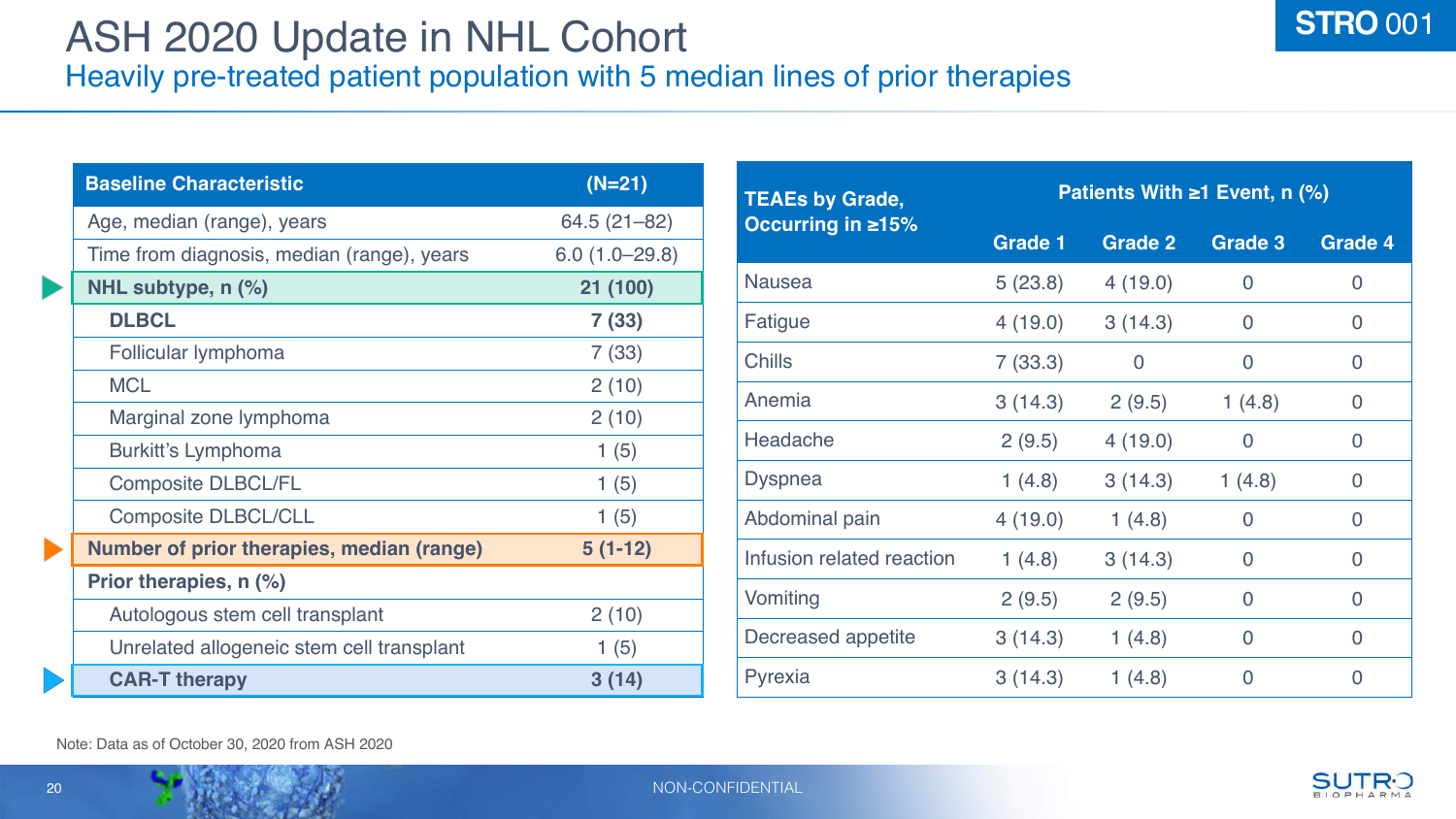## Encouraging Interim Treatment Duration and Responses Partial responses in two DLBCL patients who had progressed on CAR-T



| <b>Best</b><br><b>Response</b> | Patients,<br>n | <b>STRO-001 Dose</b>  | <b>NHL subtype</b>                  |
|--------------------------------|----------------|-----------------------|-------------------------------------|
| CR                             |                | $0.075$ mg/kg         | <b>DLBCL</b>                        |
| <b>PR</b>                      | 2              | 0.65, 1.27 mg/kg      | <b>DLBCL</b>                        |
| <b>SD</b>                      | 3              | 1.27, 1.78, 2.5 mg/kg | <b>Marginal Zone and Follicular</b> |
| <b>PD</b>                      | 12             | <b>Multiple</b>       |                                     |

(1) 18 patients are evaluable for response as of October 30, 2020

Note: Data as of October 30, 2020 from ASH 2020

| <b>Dose</b><br>Level.<br>mg/kg | <b>Demographics and</b><br><b>Diagnosis</b>                                                | <b>Prior Therapies</b>                                                                                                                                                                                                                                                                                                                        | <b>Best</b><br><b>Responses</b>   | <b>Doses</b><br><b>Received</b> | <b>Duration of</b><br><b>Treatment</b>     |
|--------------------------------|--------------------------------------------------------------------------------------------|-----------------------------------------------------------------------------------------------------------------------------------------------------------------------------------------------------------------------------------------------------------------------------------------------------------------------------------------------|-----------------------------------|---------------------------------|--------------------------------------------|
| 0.075                          | 82-year-old man with<br>Stage III DLBCL,<br>non-GC type<br>diagnosed in 2015               | R-CHOP-R.<br>$\bullet$<br>Rituximab/lenalidomide<br>$\bullet$<br>Bendamustine/rituximab<br>٠<br>Obinituzumab + gemcitabine + oxaliplatin<br>$\bullet$                                                                                                                                                                                         | CR after 2<br>cvcles<br>(4 doses) | 12                              | 24 Weeks<br>(PD after 12<br>doses)         |
| 0.65                           | 64-year old man<br>diagnosed with<br>double-hit Stage IV<br><b>DLBCL</b> in<br>August 2017 | $R$ -CHOP x 1 and EPOCH X 6 (2017)<br>$\bullet$<br>RICE with IT prophylaxis (2017/2018)<br>$\bullet$<br>Rituximab and XRT (2018)<br>$\bullet$<br>Rituximab, gemcitabine + oxaliplatin with<br>$\bullet$<br>radiotherapy (2018)<br>Axicabtagene ciloleucel (CAR-T)<br>٠<br>(May 2018)<br>Rituximab and lenalidomide<br>$\bullet$<br>(Nov 2018) | PR at<br>cycle 3                  | 8                               | 15 weeks<br>(PD after 8<br>doses)          |
| 1.27                           | 68-year old woman<br>stage IV extranodal<br>DLBCL, non-GC<br>diagnosed in<br>Feb 2018      | <b>R-CHOP</b><br>$\bullet$<br>RICE x 2<br>$\bullet$<br>DHAP x 2<br>$\bullet$<br>CAR-T (May 2019)<br>٠<br>Lenalidomide (Nov 2019)<br>$\bullet$                                                                                                                                                                                                 | PR at<br>cycle 3                  | 10                              | 27 weeks<br>ongoing<br>(PD at cycle<br>10) |
| 1.27                           | 51-year old woman,<br>stage III marginal<br>zone lymphoma<br>diagnosed in<br>May 2017      | Obinutuzumab<br>$\bullet$                                                                                                                                                                                                                                                                                                                     | <b>SD</b>                         | 6                               | 39 weeks<br>ongoing                        |
| 1.78                           | 36-year old man with<br>stage IIIA follicular<br>lymphoma diagnosed<br>in June 2014        | FIt3L-vaccine immunotherapy<br>$\bullet$<br>Rituximab<br>$\bullet$<br>Pneumococcal conjugate vaccine<br>$\bullet$<br>immunotherapy<br>polyCLC (TLR-3 agonist) -<br>$\bullet$<br>immunotherapy<br>Pembrolizumab<br>$\bullet$                                                                                                                   | <b>SD</b>                         | 4                               | 12 weeks<br>(PD after<br>Cycle 4)          |
| 2.50                           | 74-year old man with<br>IV follicular<br>lymphoma                                          | Reituximab/fludarabine/Cytoxan<br>$\bullet$<br>Ifosfamide/carboplatin, etoposide<br>٠<br>Auto SCT<br>$\bullet$                                                                                                                                                                                                                                | <b>SD</b>                         | 3                               | 9 weeks on<br>active<br>treatment          |



**STRO** 001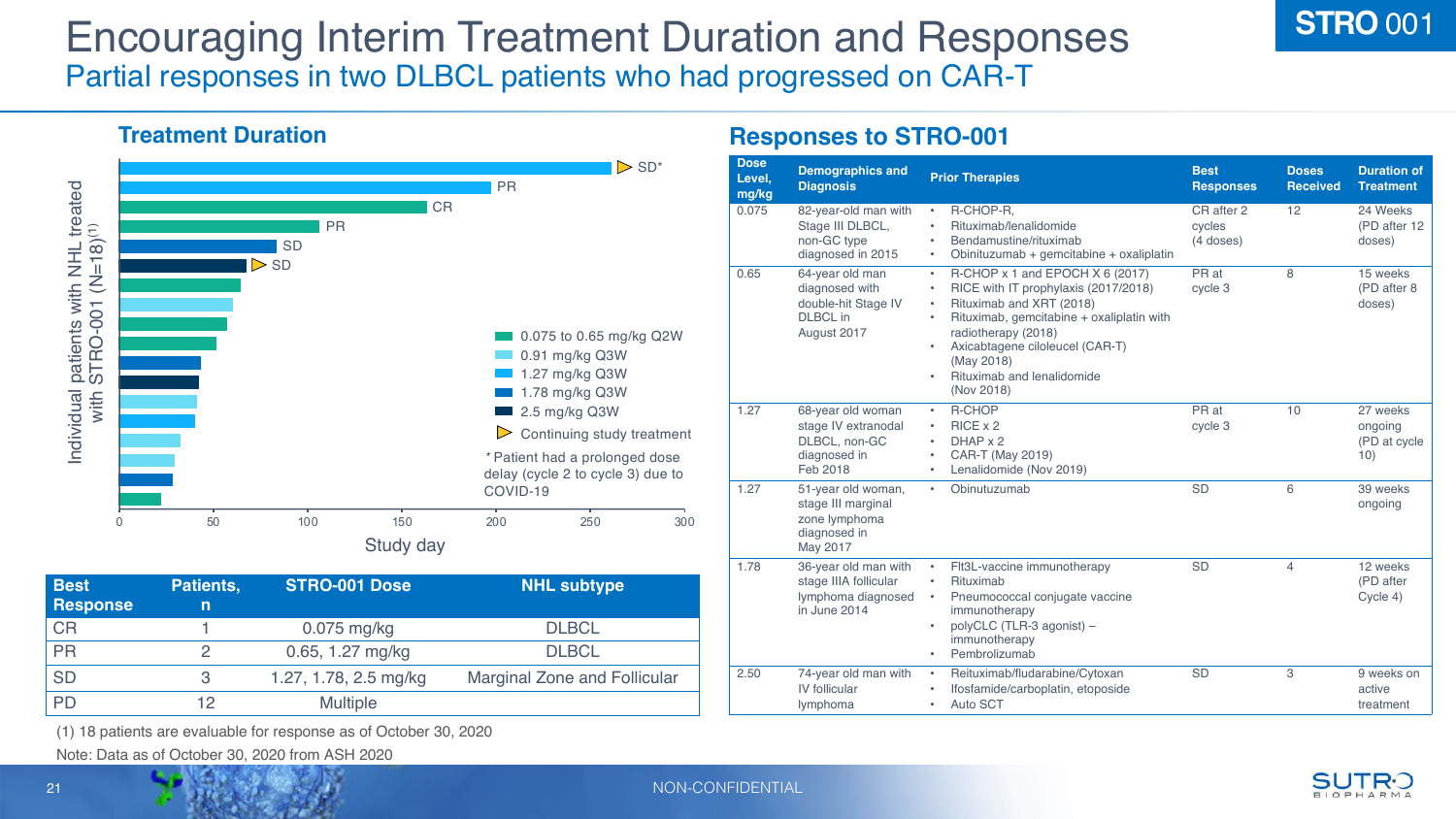### Deep Arsenal of Tools in the R&D Pipeline Available to Attack Cancer<sup>(1)</sup> Novel and precise design to drive adaptive and protective immune responses

|                                  | <b>Bispecific Antibody</b>                                                                            |                                                                         | <b>Conjugated Antibody</b>                                                                                          |                                                                | <b>Cytokine Derivative</b>                                    |
|----------------------------------|-------------------------------------------------------------------------------------------------------|-------------------------------------------------------------------------|---------------------------------------------------------------------------------------------------------------------|----------------------------------------------------------------|---------------------------------------------------------------|
| <b>Modality</b>                  | <b>Immune Cell Engager</b>                                                                            | <b>ADC or ISAC</b>                                                      | <b>iADC</b>                                                                                                         | <b>Bispecific ADC</b>                                          | <b>Prodrug Cytokine</b><br><b>Derivative</b>                  |
| <b>Target</b>                    | <b>Tumor or</b><br><b>Immune</b><br><b>Cell</b><br><b>Stromal</b><br><b>Antigen</b><br><b>Engager</b> | <b>Tumor</b><br><b>Antigen</b>                                          | <b>Tumor</b><br><b>Antigen</b>                                                                                      | <b>Dual</b><br><b>Tumor</b><br><b>Antigens</b>                 | <b>Tumor</b><br><b>Selective</b><br><b>Mask</b>               |
| <b>Structure</b>                 |                                                                                                       |                                                                         |                                                                                                                     |                                                                | cytokine<br>Releasable<br>mask                                |
| <b>Drug</b><br><b>Properties</b> | Optimized format and affinity<br>Improved specificity for optimized<br>therapeutic window             | <b>ISAC: Immune-</b><br>stimulating<br>ADC: targeting<br>novel payloads | Site-specific<br>dual drug conjugate<br>with complementary<br>modalities<br>(TME modulator<br>+/- immune modulator) | <b>Enhanced tumor</b><br>targeting of<br>cytotoxic<br>payloads | Prodrug cytokine<br>targeting functional<br>cytokine to tumor |

(1) Molecules are designed and enabled using Sutro's XpressCF+TM platform

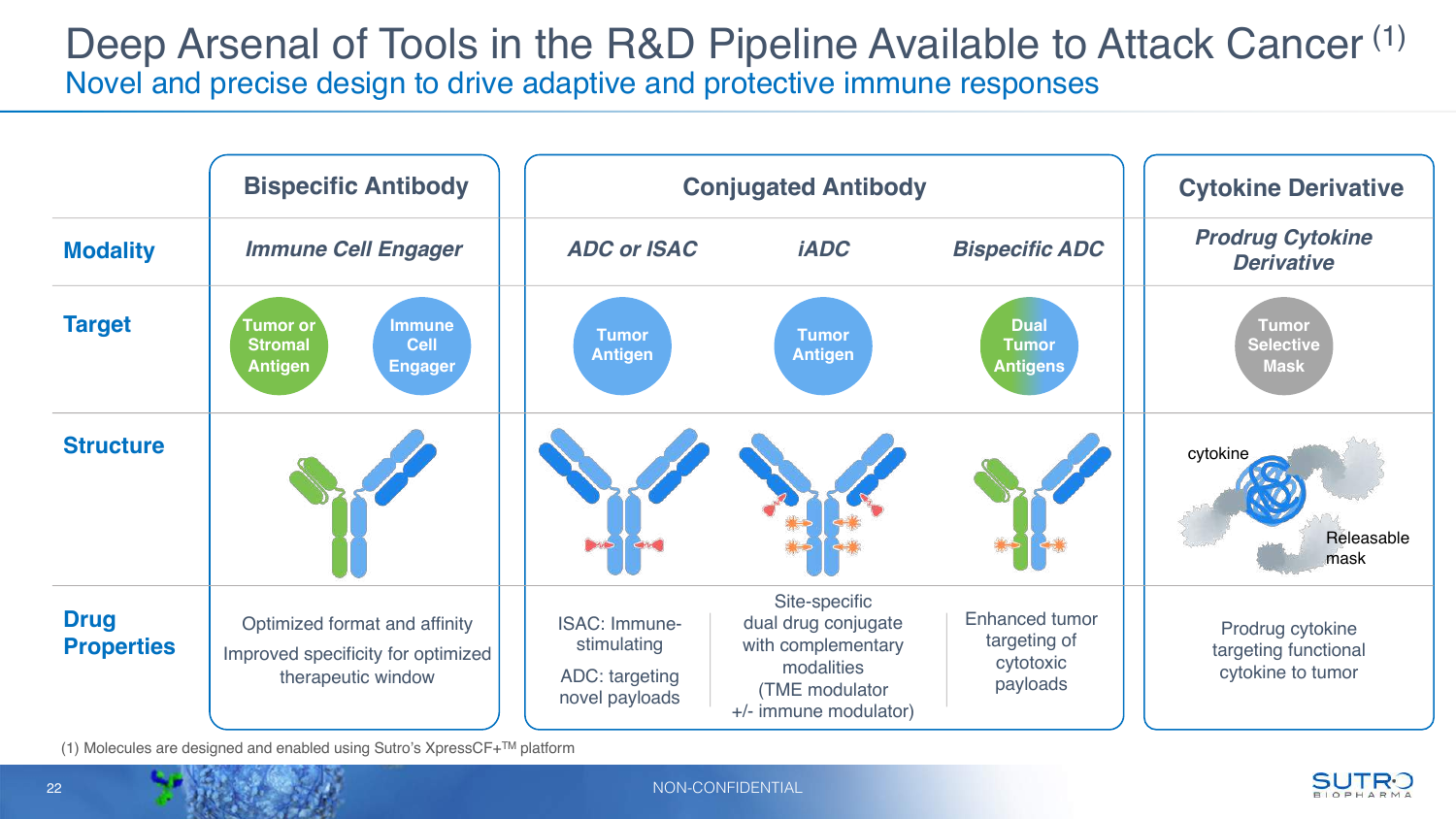## **\$294.9M**

in cash, cash equivalents & marketable securities as of March 31, 2021

## Projected cash runway into **2H 2023**,

not including potential monetization of Vaxcyte shares or future BD

## **~1.6M shares**  of **Vaxcyte** (Nasdaq: PCVX) not included in the reported cash or runway projection

Funding received from our collaborators of **~\$403M** through March 31, 2021

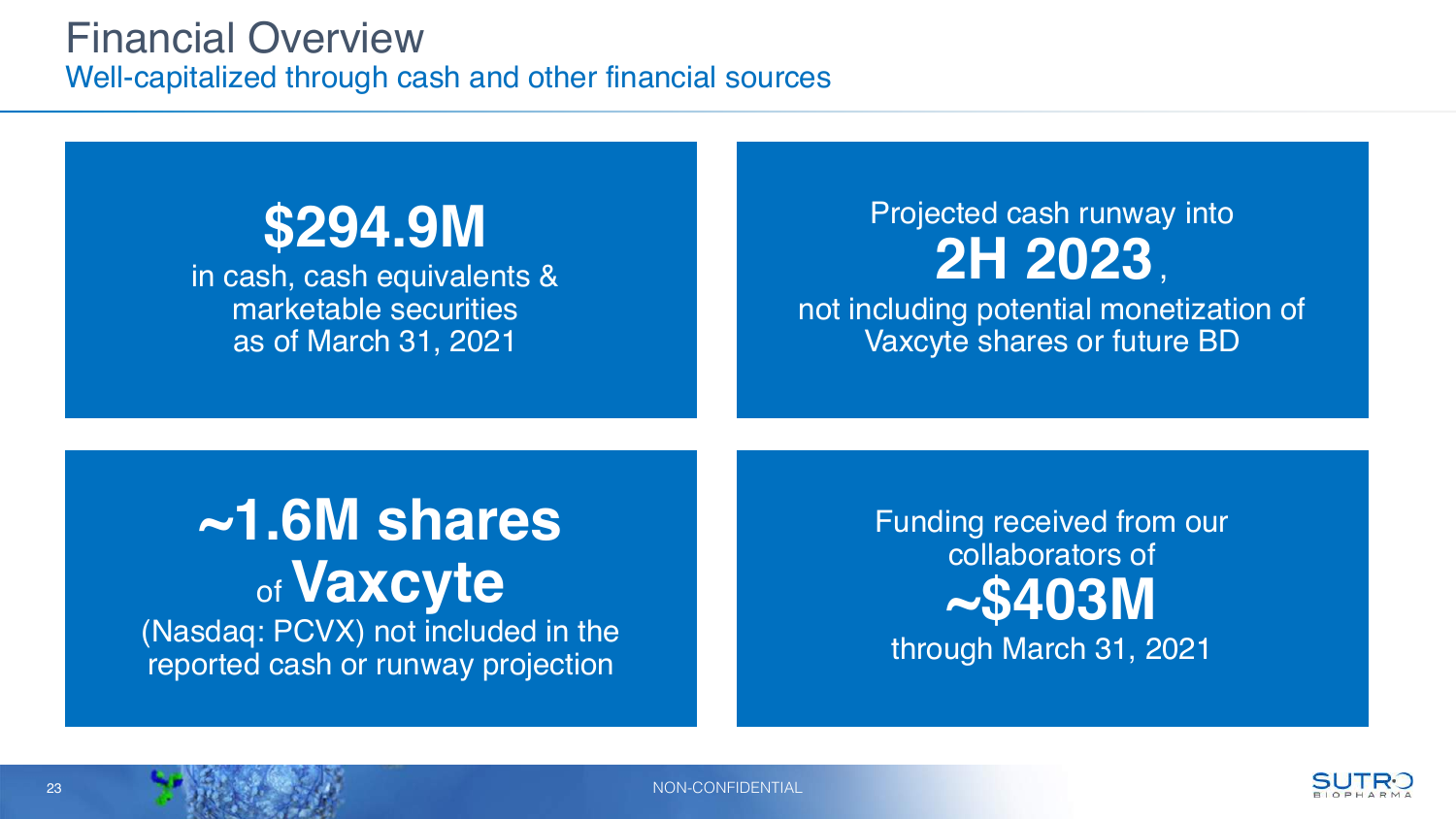## Driving Value Through Advancing Programs Multiple opportunities to impact value into 2021 and beyond

| Program                                                          | Indication                              | <b>Milestone</b>                                 | <b>Anticipated Timing</b> |
|------------------------------------------------------------------|-----------------------------------------|--------------------------------------------------|---------------------------|
|                                                                  |                                         | Additional dose-escalation data                  | ASCO 2021 $\sqrt$         |
|                                                                  | <b>Ovarian Cancer</b>                   | Initial dose-expansion data                      | 2H 2021                   |
| <b>STRO-002</b><br><b>FolRa ADC</b>                              |                                         | Initiate combination study<br>2H 2021            |                           |
|                                                                  |                                         | EOP1/2 FDA meeting                               | 2H 2021                   |
|                                                                  | <b>Endometrial Cancer</b>               | Endometrial cohort to be initiated               | 2H 2021                   |
| <b>STRO-001</b><br>CD74 ADC                                      | Lymphomas<br>& Multiple Myeloma         | Initiate dose-expansion                          | 2H 2021                   |
| <b>STRO-003</b>                                                  | Cancer                                  | Present pre-clinical data<br>and IND projections | 2H 2021                   |
| <b>Partnered Programs</b>                                        |                                         |                                                  |                           |
| CC-99712<br><b>BCMA ADC</b>                                      | <b>Multiple Myeloma</b>                 | <b>Granted Orphan Drug Designation</b>           | February 2021 $\sqrt$     |
| M1231<br><b>MUC1-EGFR ADC</b>                                    | <b>NSCLC &amp; Esophageal Cancer</b>    | Phase 1 study<br>patient enrollment achievement  | June 2021 $\sqrt$         |
| <b>Merck Collaboration</b>                                       | <b>Cancer &amp; Autoimmune Diseases</b> | <b>IND-enabling tox initiated</b>                | April 2021 $\sqrt$        |
| <b>VAX-24</b><br><b>Pneumococcal Conjugate</b><br><b>Vaccine</b> | <b>Invasive Pneumococcal Disease</b>    | <b>Additional updates by Vaxcyte</b>             | $2021 +$                  |